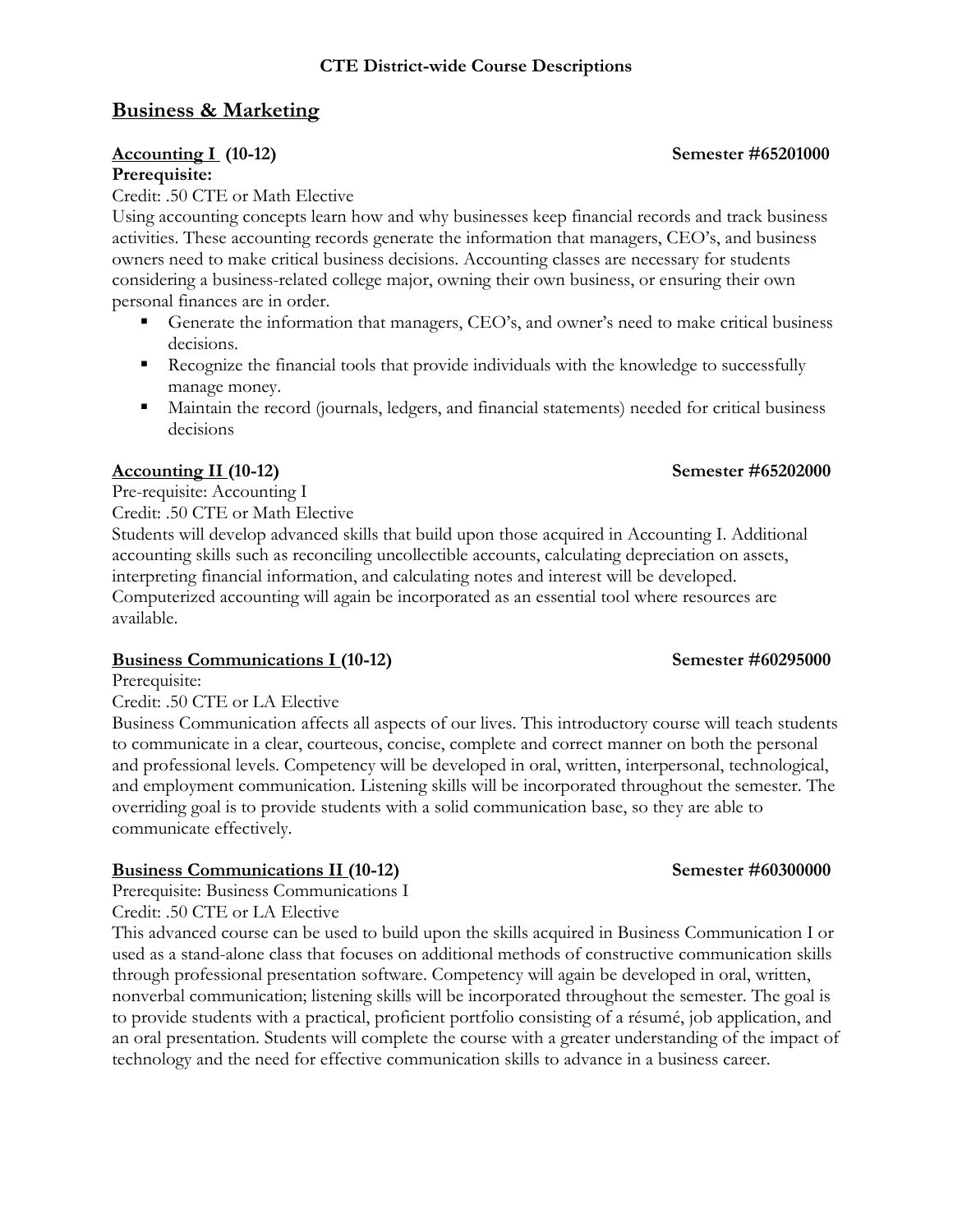# **Computer Technology** (9-12) **Semester #65209000**

Prerequisite: Word Processing Basics or Ability to Type 25 wpm Graduation Requirement This required course provides students with future ready competency in Computer Basics, The Internet and WWW, Productivity Programs, Security and Privacy, Digital Lifestyles, File Management, Email and Ethics. Skills needed for high school, post-secondary education and career success. Computer Tech aligns with industry standards for Work and Excel. Students will demonstrate software skills by creating a cross-curricular project.

### **Computer Technology II (10-12) Semester #65209200**

Prerequisite: Successful completion of Computer Technology Credit: .50 CTE

Going beyond the required Computer Technology course, computer tech II is for student who enjoy using Microsoft Office programs and want to build advanced skills in Word, Excel and PowerPoint, and also become acquainted with Access. This course prepares students for internships, employment, industry certifications, and Sterling Scholar recognition.

### **Desktop Publishing I & II/Yearbook (10-12) Yearlong #65218000/65218200**

Prerequisite: Spring tryout, Teacher Approval Credit: 1.0 CTE

This full-year course provides skill development in the electronic procedures of producing and editing publications. Students will create, format, illustrate, design, edit/revise, and print publications. Proofreading, document composition, and communication competencies are also included. The end product is the publication of the Highlander, the Highland High School Yearbook. Students will be expected to attend, photograph, and document various activities during the school year. A lab fee is required.

Prerequisite: None

Credit: 1.0 ELE

IB Economics (1st Semester): The purpose of an IB course in micro-economics is to give students a thorough understanding of the principles of economics that apply to the functions of individual decision makers, both consumers and producers, within the larger economic system. It places primary emphasis on the nature and functions of product markets, and includes the study of factor markets and of the role of government in promoting greater efficiency and equity in the economy. IB Economics (2nd Semester): The purpose of an IB course in macro-economics is to give students a thorough understanding of the principles of economics that apply to an economic system as a whole. Such a course places particular emphasis on the study of national income and price determination, and also develops students' familiarity with economic performance measures, economic growth, and international economics.

### **Entrepreneurship (10-12) Semester #67227500**

Prerequisite: None Credit: .50 CTE

This course helps student's gain an understanding of the business/marketing principles necessary to start and operate a business. Students will first learn basic economic principles related to business ownership. They will identify and assess common traits and skills found in entrepreneurs, explore business opportunities, and compare the risks and rewards of owning a business. The primary focus of the course is to help students understand the process of analyzing a business opportunity, determining feasibility of an idea utilizing research, developing a plan to organize and promote the business and its products/services, and finally, to understand the capital required, the return on investment desired, and the potential for profit.

### **IB Economics SL/HL (11-12) Yearlong #65675300/65675400**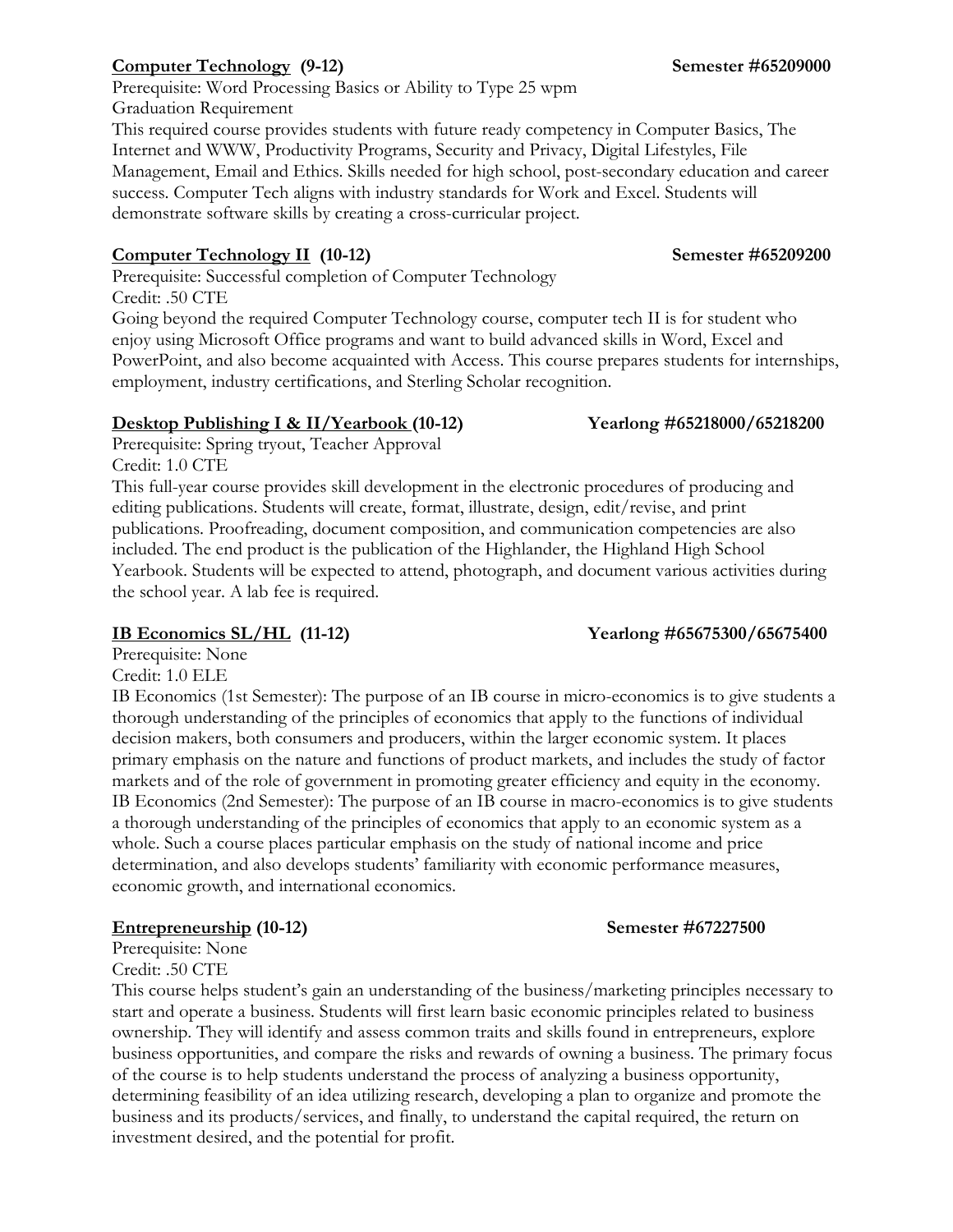### **Business Management (9-12) Yearlong #65604000**

Prerequisite: none Credit: .50 CTE

This is a business course for the serious business student. This course delves deeply into all aspects of operating both large and small businesses. Units on organizations, business environments, accounting and finance, human resource management, operations management and marketing are explored. Participation in DECA is available for interested students. A state competency test will be given at the end of the year. State certificates will be awarded to those scoring 80% or higher.

Credit: .50 CTE

Marketing 1 is the foundation for all marketing courses. Students will learn basic principles that lead to careers in marketing, finance, hospitality, and management. Students will be introduced to the world of marketing including the free enterprise system. The seven core functions of marketing will be examined: Marketing Planning, Marketing-Information Management, Pricing, Product/Service Management, Promotion, Channel Management, and Selling. A central focus throughout the course will be the development of soft skills including teamwork, oral communication, written communication, decision-making, and emotional intelligence. Students should have the opportunity to participate in DECA, a student organization that prepares emerging leaders and entrepreneurs. DECA related activities and curriculum can be used as an approved part of all marketing classes.

**Word Processing** (9-12) (.50 credit) **Semester #67302000** 

Pre-requisite: None Credit: .50 CTE

This class gives students the opportunity to increase their keyboarding skills, helping them to be successful when they take Computer Technology. In this course basic word processing skills are taught. Skills include keyboarding, editing, and proofreading documents, performing standard file management and creating business documents simulating authentic job environments. They will also develop essential skills in Microsoft Word which will help them complete homework and reports in their other classes.

# **Family and Consumers Sciences**

### **Adult Roles and Financial Literacy (11-12) Yearlong #67238200**

Pre-requisites: none

Credit: .50 General Financial Literacy and .50 CTE

What human doesn't need this course? This class prepares students for life after high school. It helps students understand and cope with personal, family, and social challenges integrated with financial literacy. Emphasis is placed on decision making, to set and implement financial goals, communication skills, self-awareness, sources of family income and the relationship between income and career preparation, crisis management, marriage preparation, savings, investing, parenting, and retirement planning. FCCLA student leadership organization may be an integral part of the course. Students who complete the course fulfill the General Financial Literacy graduation requirement. Adult Roles & Financial Literacy Concurrent Enrollment #67238400

### **Child Development ( 9-12) Semester #67237000 or Yearlong #67221000**

Credit: .50 or 1.0 CTE Boost your knowledge and understanding of human growth and development, as you observe and analyze children's physical, intellectual, emotional, and social growth from the prenatal period through adolescence. Parenting skills are developed as appropriate care, positive guidance techniques, and child related issues are studied. This course will lay the foundation for future careers in child related fields and parenting. At the completion of this course, you will be qualified to take Early Childhood Education I.

### **Marketing 1 (10-12) Semester #65221300**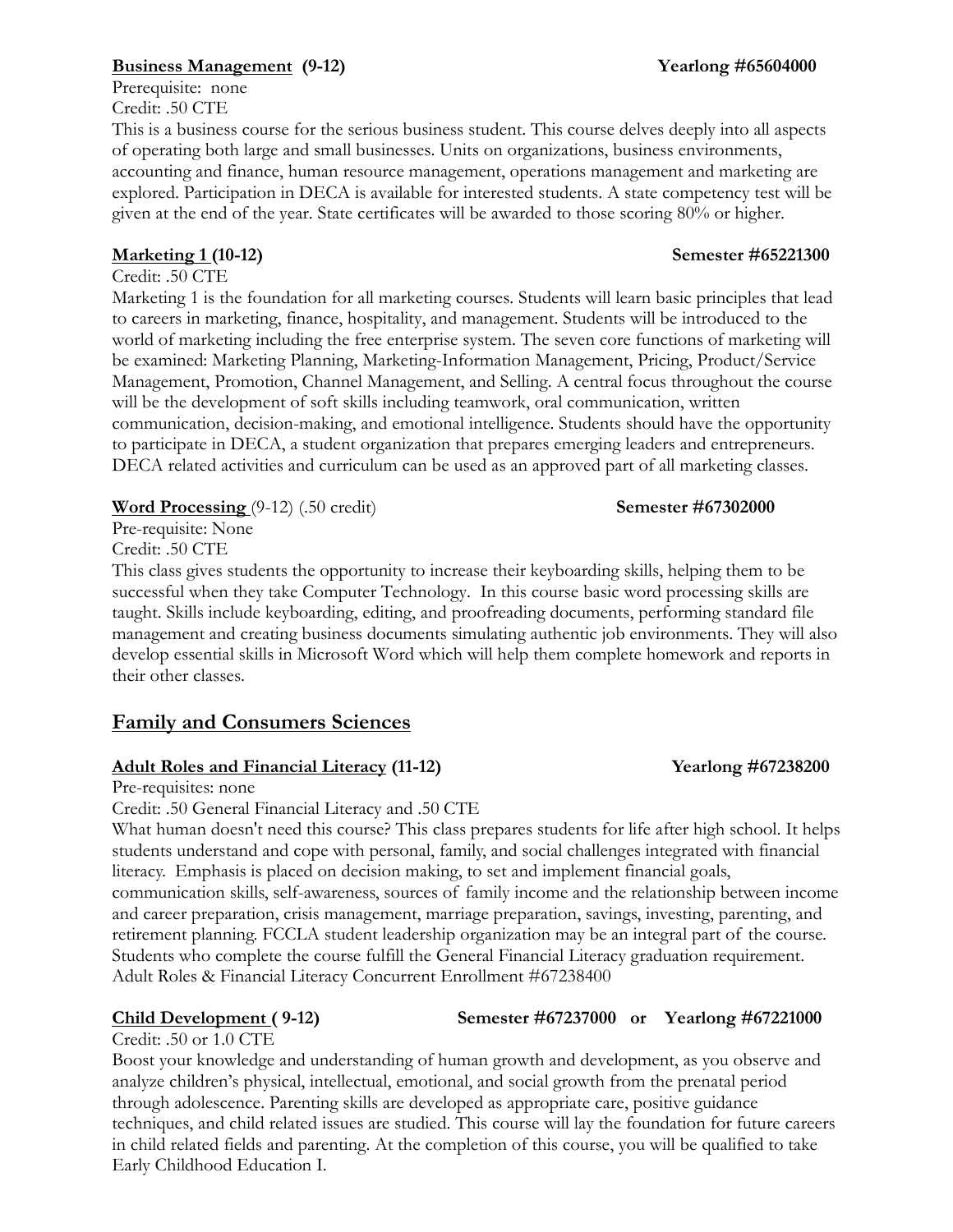### **Apparel Design 1 (9-12) Semester #67191020**

Pre-requisites: none Credit: .50 CTE

At some point or another, every person who wears clothing has needed a button sewn on, a hem lengthened/shortened, or a rip repaired. Students will learn clothing care techniques and basic repair skills. Throughout this course students will be able to choose patterns in his/her skill range and construct projects which may include a pillowcase, apron, pants, a simple skirt, or quilt. FCCLA student leadership organization may be an integral part of the course.

### **Apparel Design 2 (9-12) Semester #67192020**

Pre-requisites: Clothing I, Sport Sewing I, or Apparel Design 1 Credit: .50 CTE

Once students get an introduction to sewing, they see a whole new world of sewing possibilities they can create. In this class students will choose a commercial pattern in his/her own skill range and construct articles of clothing such as pajamas and a skirt or dress. Fabric selection, pattern alteration, fitting, and creative designing will be explored. Students will develop intermediate sewing skills as they create clothing articles with sleeves, facings, and zippers as well as decorative skills such as ruffles, piping, and embroidery. FCCLA student leadership organization may be an integral part of the course.

### **Textile Design Entrepreneurship (10-12) Semester #67209020**

Pre-requisites: Clothing I, Sport Sewing I, or Apparel Design 1 Credit: .50 CTE

Students will combine their creativity and sewing skills as they create individual projects using design principles as vehicles to further develop their skills. Students will use commercial patterns or create their own variations of a pattern to sew, or they may choose to learn quilting techniques and create their own custom quilt. FCCLA student leadership organization may be an integral part of the course.

### **Early Childhood Education I (10-12) Yearlong #67225600**

Pre-requisite: Child Development

Credit: 1.0 CTE

Experience the joy of creating fun and exciting activities for children who are full of life and love learning! In this hands-on and engaging course, you will plan, evaluate activities, and observe children in a child care lab. You will gain insights into children's development, and your own growth, which will optimize your interactions with children now and in the future. At the conclusion of this course, you will be better prepared to enter a college-level teaching program, and you will have the skills necessary for advanced certifications and immediate employment in child care related jobs. At the completion of this course you will be qualified to take Early Childhood Education II.

### **Early Childhood Education II (11-12) Yearlong #67225700**

Pre-requisite: Early Childhood Ed I

Credit: 1.0 CTE

Launch into teaching young children by expanding your skills in early childhood education. Gain hands- on experience as you work with young children and complete steps to apply for the Child Development Associate (CDA) credential. Your experiences will include: program planning and management, resource and facility management, peer mentoring, supervising recreational and play activities, and preparing, implementing, and evaluating learning experiences for children. At the conclusion of this course, you will be well on your way to completing the CDA credential and will be more highly qualified for immediate employment in child care related jobs.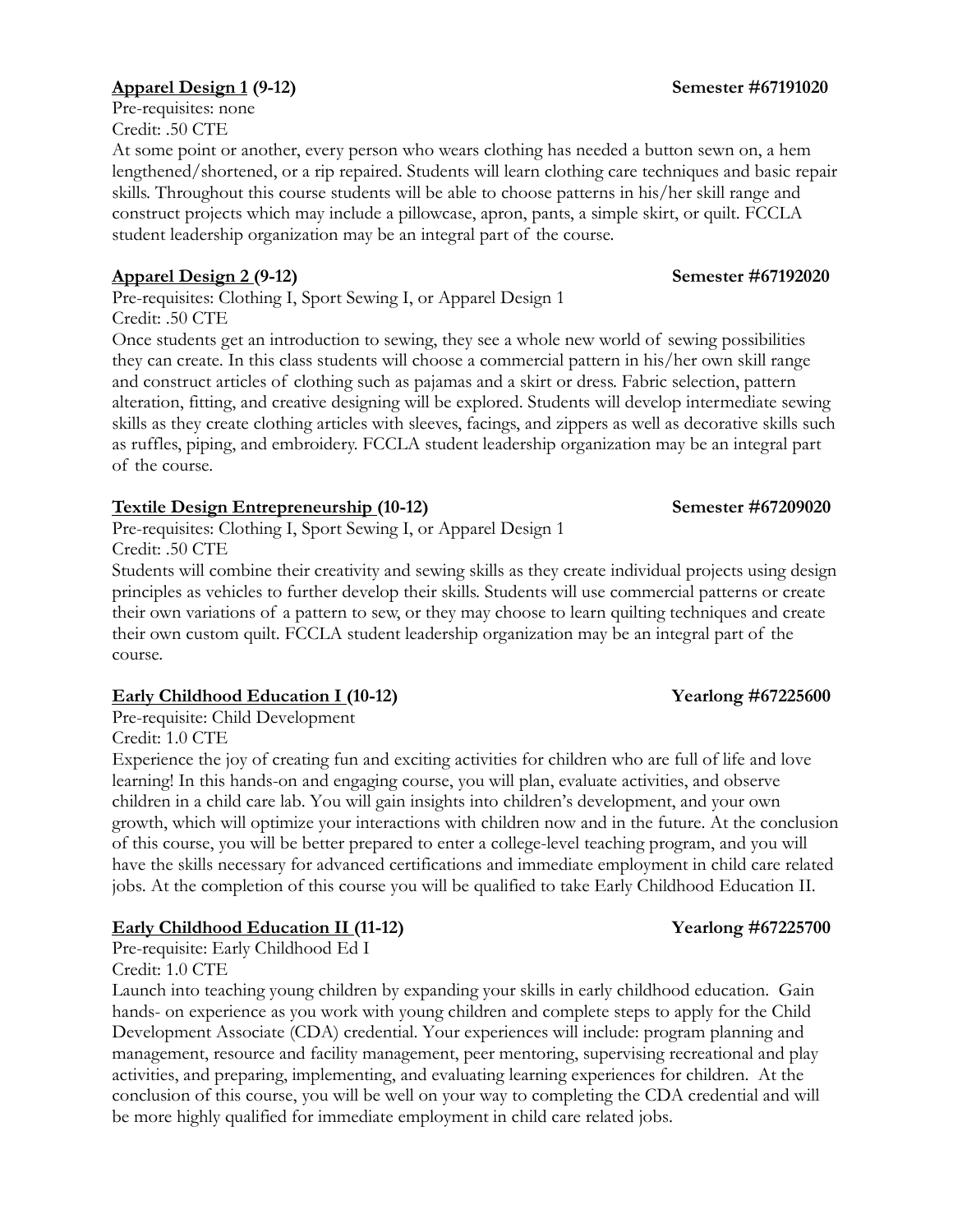### **Fashion Design Studio (9-12) Semester #67209200**

Pre-requisites: none Credit: .50 CTE

Everyone wears clothing and this class is applicable to anyone who wants to learn to dress for success. Students will learn to apply the principles and elements of design to their clothing as they evaluate and learn how to choose styles that will flatter their figure type. Past, present, and future fashions and the parts of a garment and basic textiles information will be taught. Students will use writing skills to discuss these basic fashion elements in a design portfolio over the semester. FCCLA student leadership organization may be an integral part of the course.

### **Fashion Design Mechandising (10-12) Semester #65261020**

Pre-requisites: Fashion Design Studio Credit: .50 CTE

The Fashion Design Merchandising course is an introductory course that teaches the concepts of entry-level business and fashion fundamentals. The following list of skill standards prepares the student in fashion merchandising with the fundamentals of: basic fashion concepts and marketing terminology, fashion cycles, key components of the fashion industry, retail merchandise categories, fashion promotion and fashion careers. This course will strengthen comprehension of concepts and standards outlined in Sciences, Technology, Engineering and Math (STEM) education. Student leadership and competitive events (FCCLA and/or DECA) may be an integral part of the course

### **Foods & Nutrition Sci I (9-12) Semester #67193020**

Pre-requisite: None Credit: .50 CTE

Do you like to eat good food? Sign up and develop your cooking skills as you learn the principles of good nutrition and how to use My Plate guidelines for every day eating. Learn how to improve your level of fitness and personal health and well-being.

### **Foods & Nutrition Sci II (9-12) Semester #67194020**

Pre-requisite: Foods & Nutrition I

Credit: .50 CTE

Would you like to cook and eat yummy foods? Would you like to develop awesome knife skills? Channel your inner chef as you make salads, soups, breads pastries, and more. Take control of your health by discovering why food consumption is related to diseases. Learn how nutrition helps maintain a healthy level of fitness for life.

### **Food Service/Culinary Arts (11-12) Yearlong #67219000**

Pre-requisite: Foods I & II Credit: 1.0 CTE

Students will be trained for career opportunities in the food service/culinary arts industry. Students will have the opportunity to learn and practice safety and sanitation procedures, and use and maintain commercial food service equipment. They will perform quantity food preparation as it relates to catering, bakery, restaurant, hospitality, and fast food business operations.

### **Interior Design I (10-12) Semester #67901000**

Pre-requisite: None Credit: .50 CTE

Interior design is about spaces and the needs of the people that occupy them. The designer works on the aesthetics, as well as the functional, social, safety and cultural aspects of the space. In this class you will explore your creativity through the elements and principles of design. Learn to consider space allocation, traffic flow and furniture arrangement. Investigate careers. FCCLA may be an integral part of this course.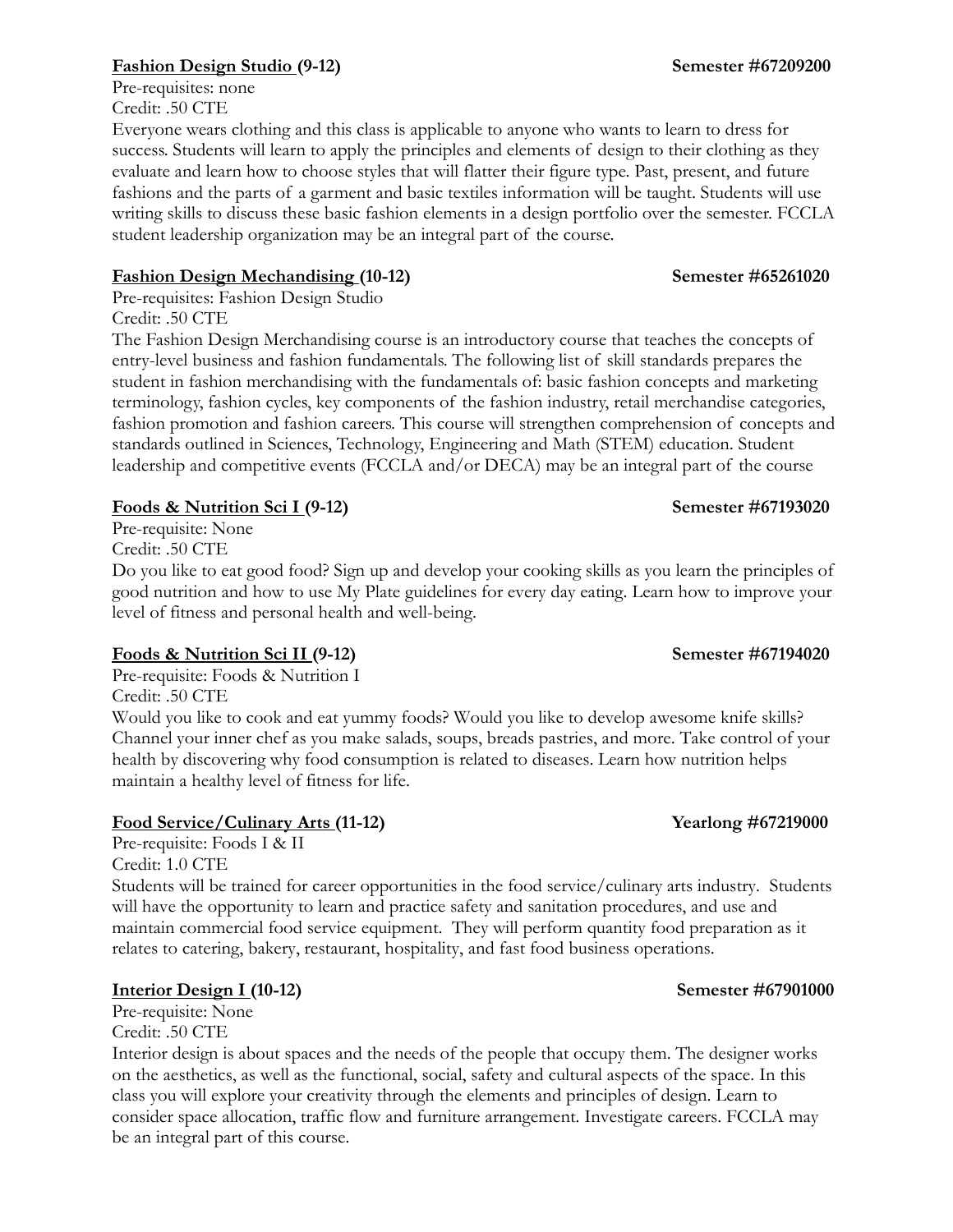### **Interior Design II (11-12) Semester #67905000**

Pre-requisite: Interior Design I Credit: .50 CTE Location: Highland/West High

This course provides students the opportunity to develop skills in applying the elements and principles of design to interiors. Projects are integrated throughout the course to provide applications as the students study: architecture, furniture styles and constructions, surface treatments and backgrounds, design and function of space and lighting. Design skills may be developed through computer projects. Residential, commercial and school interior design applications may also be explored as well as careers. FCCLA may be an integral part of this course.

### **Advanced Interior Design (11-12) Semester #67904000**

Pre-requisite: Interior Design I Credit: .50 CTE Location: East High

This course provides students the opportunity to develop skills in applying the elements and principles of design to interiors. Projects are integrated throughout the course to provide applications as the students study: architecture, furniture styles and constructions, surface treatments and backgrounds, design and function of space and lighting. Design skills may be developed through computer projects. Residential, commercial and school interior design applications may also be explored as well as careers. FCCLA may be an integral part of this course.

Pre-requisite: Foods & Nutrition I and II Credit: 1.0 CTE

This basic course from the National Restaurant Association introduces students into the world of professional cooking, culinary arts and hospitality management. Basic communication skills, safety and sanitation, food preparation, meal planning, and other topics are taught in this beginning course. FCCLA may be an integral part of this course. Juniors and Seniors may take this course for SLCC college credit. A one-time \$40 application fee applies.

### **ProStart II (11-12) Yearlong #67190400**

Pre-requisite: ProStart I Credit: 1.0 CTE

Students will continue to be trained for employment in restaurants. The basic skills taught in ProStart I will be reviewed and additional skills such as customer relations, accounting procedures, and more advanced cooking and food preparation skills will be taught. FCCLA may be an integral part of this course.

### **Sports Prod Design 1 (9-12) Semester #67195020**

Pre-requisites: none Credit: .50 CTE

At some point or another, every person who wears clothing has needed a button sewn on, a hem lengthened/shortened, or a rip repaired. This course teaches students basic construction skills, but is specialized to concentrate on specific fabrics or projects such as outdoor or sports clothing. The basic standards, objectives, and indicators listed in Clothing I will be taught in this course. Focus will be on sewing beginning projects and may include banded pillowcase, hat, boxers, book bag and sweatshirt. FCCLA student leadership organization may be an integral part of the course.

# **ProStart I (11-12)** Yearlong #67190000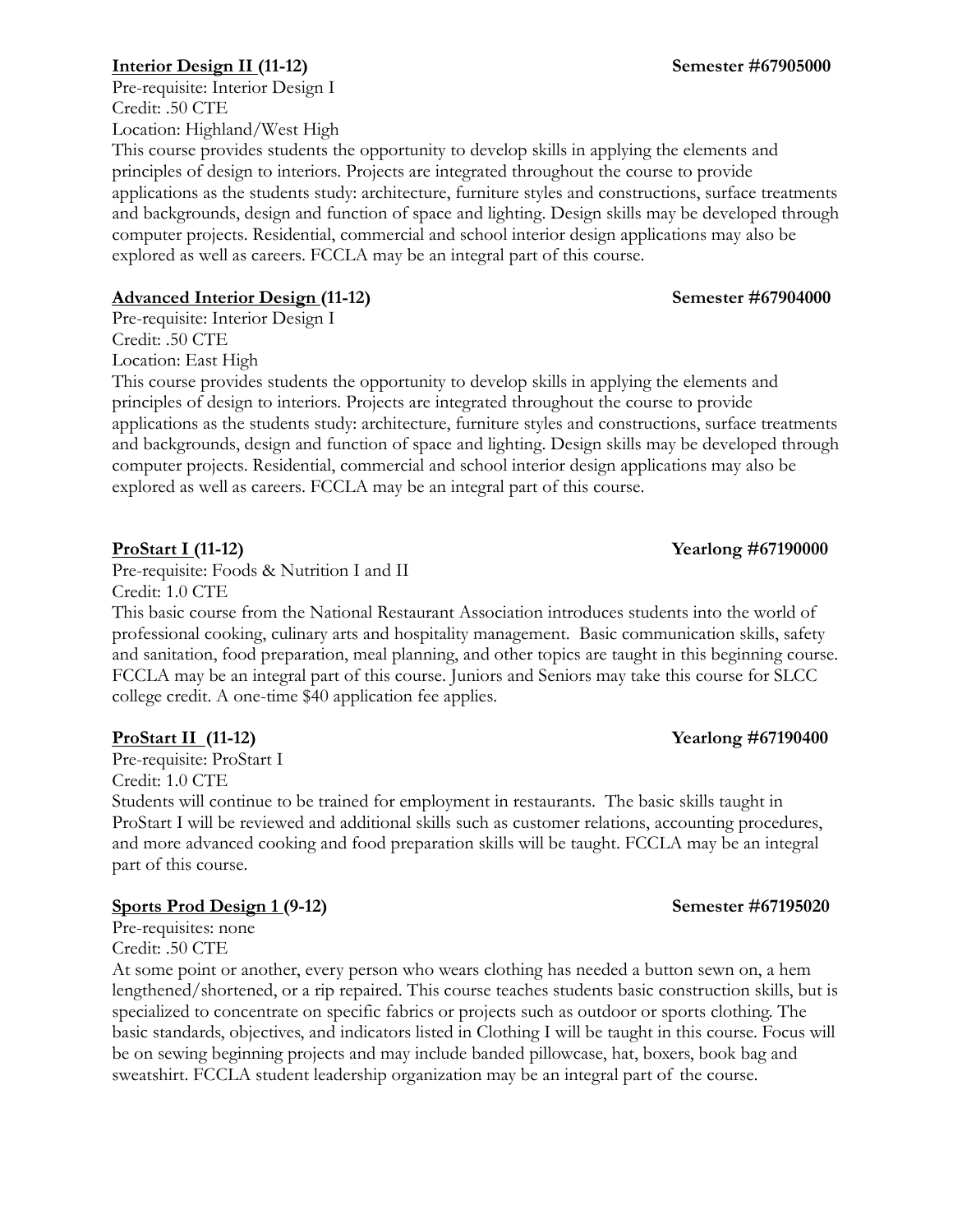### **Sports Prod Design 2 (9-12) Semester #67196020**

Pre-requisites: Clothing I, Sports Prod 1, Apparel Design 1 Credit: .50 CTE

Once students get an introduction to sewing, they see a whole new world of sewing possibilities they can create. This course teaches students intermediate construction skills, but it is specialized to concentrate on specific fabrics or projects such as outdoor or sports clothing. The intermediate standards, objectives, and indicators listed in Clothing II will be taught in this course. FCCLA student leadership organization may be an integral part of the course.

# **Health Sciences**

### **Intro to Health Science** (9-12) **Semester #67929000**

Credit: .50 CTE

This semester course is designed to prepare students with an interest in a health care career for further study. We'll explore career possibilities in health care and the education they'll need to compete in the job market. This course covers basic anatomy and physiology, medical terms, medical ethics, and diseases and disorders, preparing students for more advanced information in Medical Anatomy & Physiology.

Note: Some schools offer the Introduction to Health Science integrated with general Health, in an entire year course (West High #67929200)

### **Medical Terminology** (9-12) **Semester #67630000**

Pre-requisite: Intro to Health Science Credit: .50 CTE

This course provides students with an in-depth study of medical terminology. It utilizes the Dean Vaughn Program which has been highly effective in teaching students medical terms in a way that can be easily remembered. The course will focus on learning prefixes and suffixes and building words associated with the human body, medicine and healthcare industries. It is designed to prepare students for college medical classes and for employment in the healthcare professions. Concurrent enrollment is available through SLCC (tuition fee is required).

### **Emergency Careers FS (9-12) Semester #67942100**

Credit: 1.0 CTE (Double Block semester course)

This half-year course serves as an introduction into Emergency Careers. This is the first instructional course in a sequence of courses that prepares individuals with knowledge of skills used within firefighting. This course is a general introduction to career possibilities within emergency services. It includes instruction in how to get started in an emergency career, creating and delivering public presentations, healthy living, communication skills, CPR certification, and CERT (Community Emergency Response Team) completion.

### **Medical Anatomy & Physiology** (10-12) **Yearlong #67939000**

Pre-requisite: *It is highly suggested that Medical Terminology be taken before or concurrently with this course.* Credit: 1.0 CTE

This course is designed for students who wish to pursue medical and health related careers or for those who wish to gain a better understanding of the human body that can be applied to everyday life. The course focuses on Human biology and incorporates dissections, labs and other hands-on activities. Areas of study include basic body chemistry, tissues, anatomy and physiology of all body systems, diseases and medical terminology. Instruction includes intermediate anatomy and physiology, diseases and disorders, and medical ethics. The class is designed to prepare students for a variety of health care programs as well as future employment in a health care field.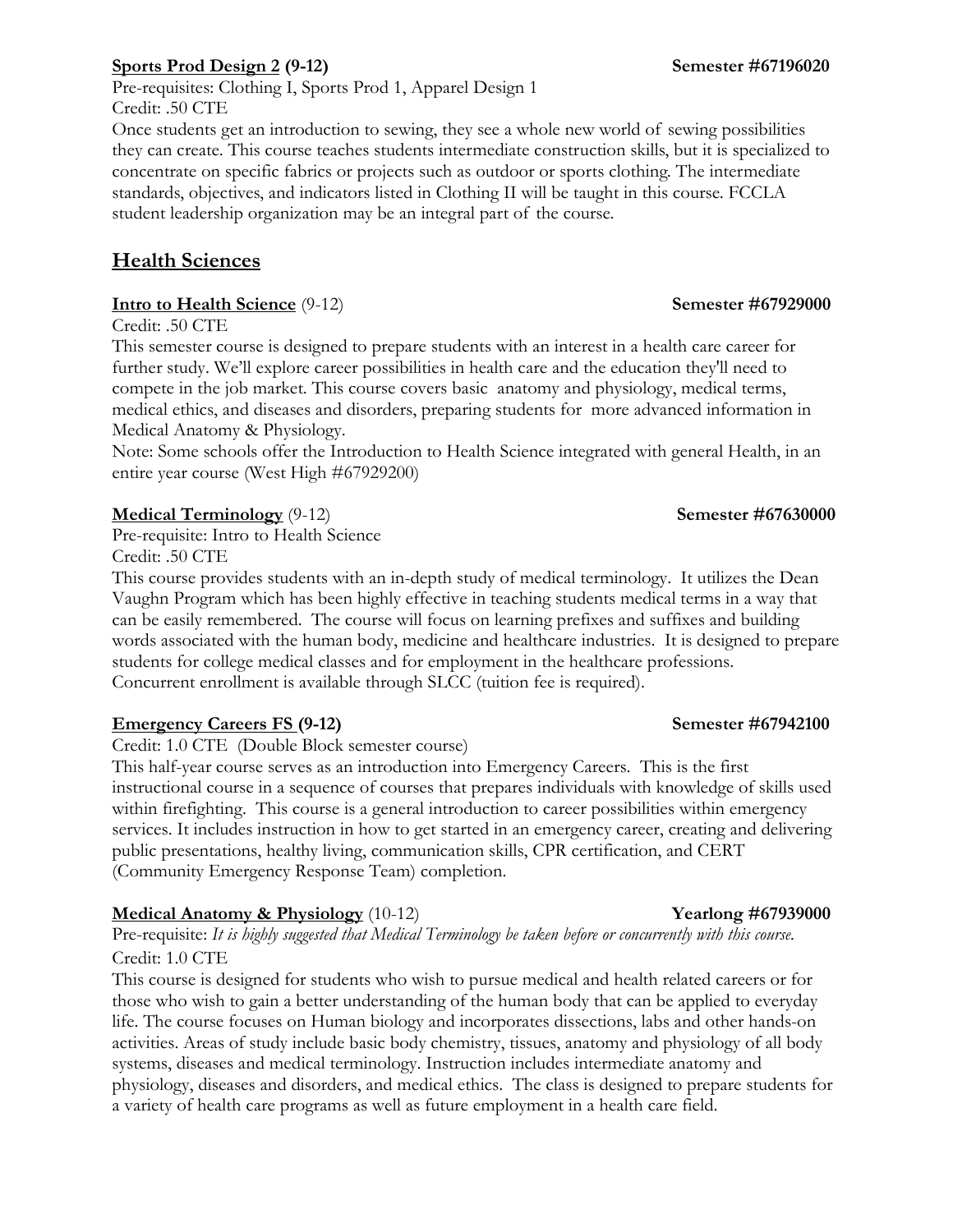### **BioTechnology** (Grades 11-12) **Yearlong #67928000**

Pre-requisite: Biology or Chemistry Credit: 1.0 CTE or Science Elective

Biotechnology is a fun filled, exciting, hands-on class that explores the labs and technology of biology. It is designed as an introduction to the basics of lab work and also to create an awareness of career possibilities in the field of Biotechnology. This course provides basic laboratory skills and a solid foundation for success in future high school or university lab experiences. The curriculum covers a range of material from performing basic measuring labs to accomplishing complex genetics labs to evaluating students' fitness; there is something here for everyone.

### **Exercise Science Sports Medicine** (Grades 11-12) **Yearlong #68801000**

Pre-requisite: Medical Anatomy & Physiology Credit: 1.0 CTE

Do you want to get a jump start on an exciting career in sports medicine? The course Exercise Science – Sports Medicine is a course where you get hands-on experience working with high school athletes on and off the field (in all venues of the sports arena). Students in this class have the opportunity to work on the sidelines during games, experience some of the different modalities used to treat athletes, help prep and tape athletes for games and interact with different professionals from various fields.

 Initial training in class includes learning athletic taping jobs, proper techniques for icing, blood management, static stretching all in preparation to working with athletes in game and practice situations. Additional classroom learning involves basic anatomy and physiology and other learning units, which include things such as: performance enhancement, sports nutrition, basic knowledge on injuries and therapeutic exercise and modalities. This class is a great addition to the schedule of any athlete or anyone interested in a career in medicine!

### **Advanced Health Science HL** (11-12) **Yearlong #67950500**

Prerequisite: Medical Anatomy & Physiology, Teacher Approval Credit: 1.0 CTE Location: Highland High and West High

Credit: 1.0 CTE or Science Elective

Advanced Health Science HL is a course designed to study the health sciences and health professions through medical case studies. The course focuses on patient case histories, the disease processes, and the health professionals who work as a team to diagnose and treat disease. Each case study focuses on a different disease and different body system. The case studies have an on-line component. Students are assigned an Anatomy in Clay model which allows the student to build the human body using clay, expanding the student's understanding of the human body.

### **Advanced Health Science I (HPA East)** (11) **Yearlong #67950200/67950400**

Pre-requisite: Medical Anatomy & Physiology & Medical Terminology

Credit: 1.0 CTE or Science Elective

Location: CTC Full Year

Classes are held at the CTC and the U of U Health Sciences Building and are taught by University Professors. Students in this course are typically headed to a career in healthcare. This course articulates with the U of U and provides concurrent enrollment college credit for the students at a cost of \$100. This is not the same at SLCC concurrent credit. Topics may include Health Occupations Professional Essentials, Technology Enhanced Anatomy/Physiology, Case Studies, Health Seminar Practicum, or other curricula that provides students with an advanced experience in the health science field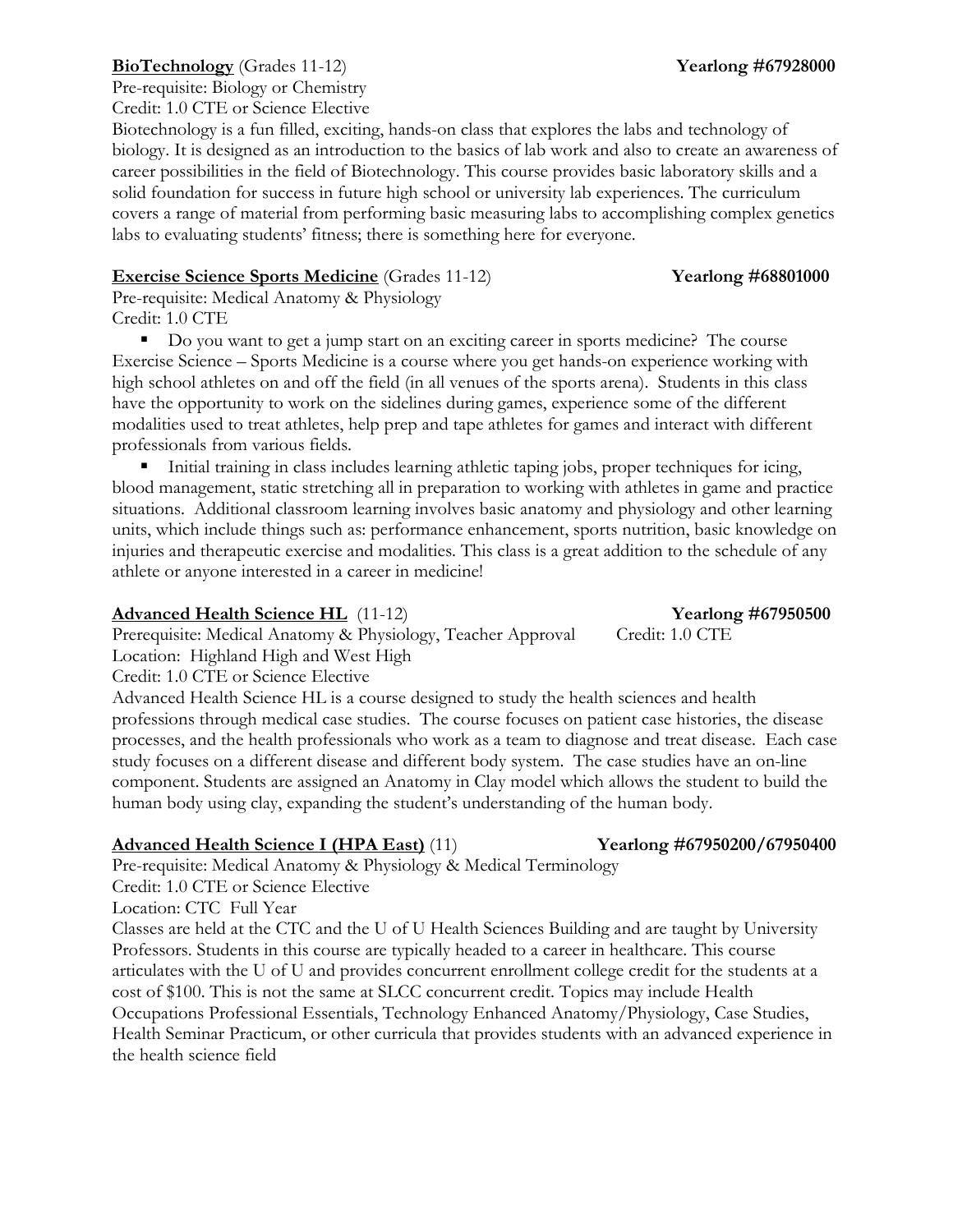Pre-requisite: Advanced Health Science I (HPA) Credit: .50 Elective

This is the capstone course for the Health Professions Academy. One semester will be the students participating in an internship at a local healthcare facility with healthcare professionals as mentors. Students will complete an in school class portion of the internship program along with 48 to 56 hours at their internship site placement (approx. 4 hours per week). Student must have their own transportation to the placement site.

# **Nurse Assistant** (11-12) (1.0) **Yearlong #67933000**

Pre-requisite: Medical Anatomy & Physiology & Medical Terminology Location: CTC Full Year Credit: 1.0 CTE

This course teaches terminology, human anatomy, understanding of diseases, therapeutic communication skills, meeting the needs of chronically ill. Instruction that prepares individuals to perform routine nursing-related services to patients in hospitals or long-term care facilities, under the training and supervision of a registered nurse or licensed practical nurse. An industry license as a CAN is the ultimate goal of this course.

# **Medical Assisting** (Grade 12 only) **Yearlong** #67936200

Prerequisite: MAP& Medical Terminology and official transcripts, see CTE Coordinator Location: CTC Classes are daily Double Block 1-4 or 5-8 periods Graduation Credit: 2.0 CTE

This course prepares students to take the state board of education test for Utah Endorsed Medical Assistant Certification. This class covers skills needed to work in a physician's office. Medical records management, Phlebotomy, Telephone triage, Minor surgical procedures, injections, Billing and Coding, IV Placement, and much more are covered in this fun and engaging class. Students meet daily Monday-Friday from 1:15-4:00, students need to provide transportation home from the CTC. \$75 materials fee.

# **EMT PREP Patient Assessment (Grade 11-12) Semester #67942200**

Pre-requisite: Medical Anatomy & Physiology & Medical Terminology (cannot be taken at the same time as EMT PREP)

Location: CTC

Credit: .50 CTE

A preparatory course focused on conducting a detailed emergency patient assessment, with an emphasis on learning how to obtain vital signs, apply hands on skills, and application of First Aid and CPR certifications earned in the pre-requisite course of Intro to Emergency Careers..

Pre-requisite: Medical Anatomy & Physiology & Medical Terminology

Location: CTC Credit: 1.0 CTE

Must turn 18 within 180 days of completing course

An instructional program that prepares individuals to perform initial medical diagnosis, treatment, and comprehensive care in medical crises, under the general supervision of a coordinating physician. Includes instruction in all aspects of basic health care; disease, disorder, and injury symptomology and diagnosis; emergency medical treatment procedures for various injuries and disease outbreaks; basic pharmacology; anesthetics; intravenous and other drug administration procedures; obstetrics procedures; basic surgical techniques; emergency medical equipment operation and maintenance; special care of patients exposed to heat, cold, radiation, or contagious disease; and administrative aspects of emergency medicine. Programs may include emergency vehicle operation and patient transportation procedures, depending on level of training.

# **EMT (Grade 12 only) Semester Double Block #67942200**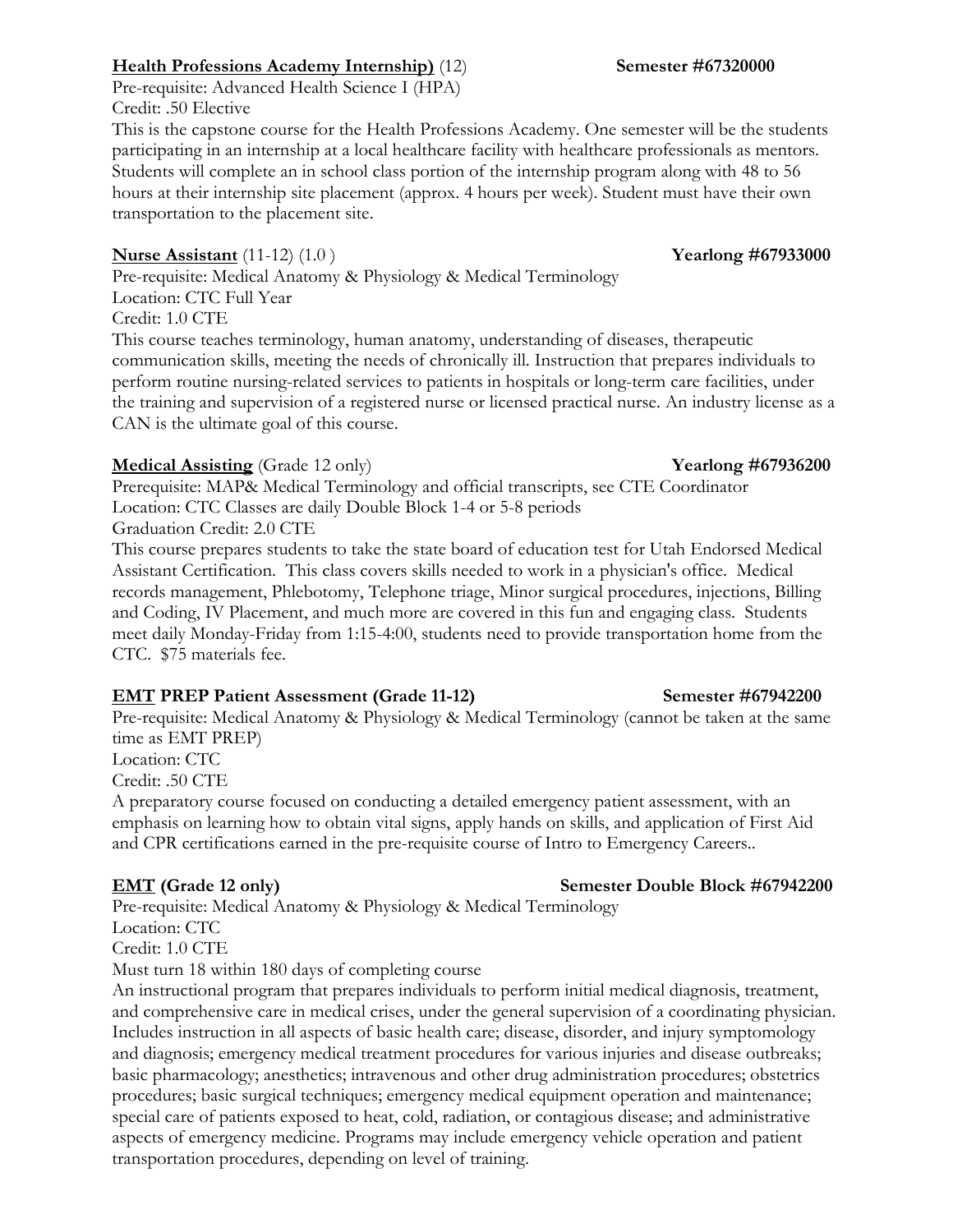# Information Technology

### **Explore Computer Science (9-12)** Semester #65261800

Pre-requisite: none Credit: .50

Exploring Computer Science is designed to introduce students to the breadth of the field of computer science through an exploration of engaging and accessible topics. Rather than focusing the entire course on learning particular software tools or programming languages, the course is designed to focus the conceptual ideas of computing and help students understand why certain tools or languages might be utilized to solve particular problems. The goal of Exploring Computer Science is to develop in students the computational thinking practices of algorithm development, problemsolving and programming within the context of problems that are relevant to the lives of today's students. Students will also be introduced to topics such as interface design, limits of computers and societal and ethical issues.

### **Digital Media I (10-12) Yearlong #67197200**

Pre-requisite: None Credit: 1.0 CTE

See it, hear it and experience "digital media" while exploring new computer software. Design you own 2D and 3D graphics, animation, digital sound, digital video and photography as well as interactive media "APPS". You will be surprised at the number of industries that need digital media skills and talents.

### **Digital Media II (11-12) Yearlong #67197300**

Pre-requisite: Digital Media I Credit: 1.0 CTE

Here is your chance to expand your knowledge of Digital Media I. You will operate like a professional while doing hands-on training, work side by side with classmates as well as individually. Be a key part of a team as you design and develop a variety of "digital media" with 2D and 3D graphics, animation, sound, video/photography, and interactive media "APPS". Prepare now for professional employment in this world-wide industry.

### **Gaming Development** (9-12) Semester #65264000

Pre-requisite: none

Credit: .50 CTE This course is designed to provide students with knowledge and project based experience of fundamental gaming development concepts relating to STEM. These concepts include game design, scripting, creation of digital assets, graphic resources, animations, understanding hardware, problem solving, critical thinking, collaboration, and project management.

### **Mobile App Develop** (9-12) Semester #65265000

Pre-requisite: none Credit: .50 CTE Was Mobile Development Fundamentals

This course is designed to teach skills to develop apps for phones, tablets, and other devices that run on a variety of operating system.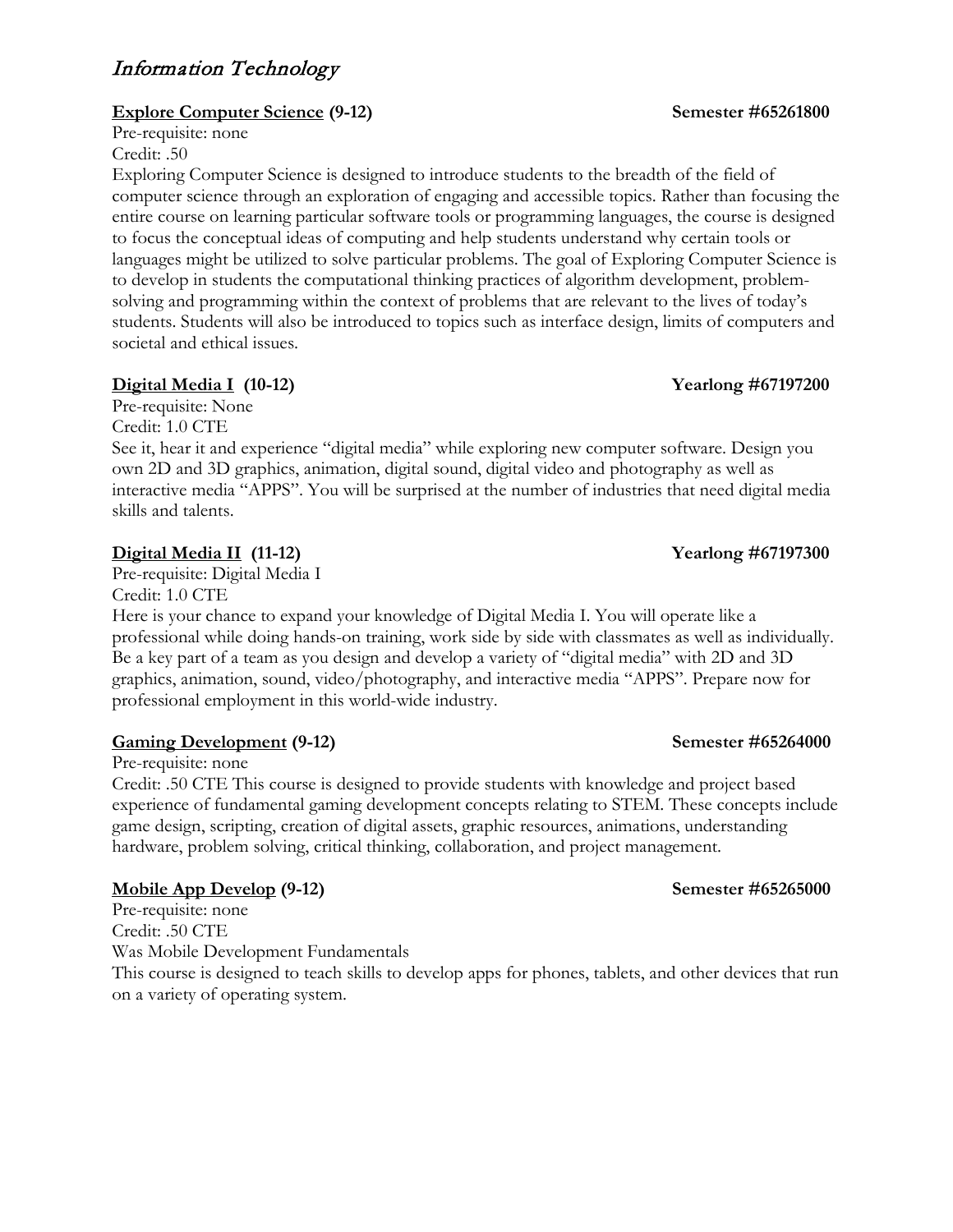### **Web Development I/II** (10-12) **Yearlong #65229000**

Prerequisite: Computer Tech Credit: 1.0 CTE

This course guides students in a project-based environment in the development of up-to-date concepts and skills used to produce of today's websites across multiple platforms. Students will learn the fundamentals of how the Internet works. They will learn the basic building blocks of the World Wide Web, XHTML, CSS and JavaScript. They will complete projects and web portfolios. Students will also assist in the maintenance of the school website, under the direction of the instructor.

Pre-requisite: Computer Tech and Digital Media I Location: CTC Credit: .50 CTE

3D graphics students will learn the techniques of computer generated imaging. These skills are used in video game design and specials effects in films. A history of animation is also included. Career opportunities in 3D graphics and animation include entertainment (gaming/movies) health sciences, and architecture, aerospace, advertising and law enforcement. Students must take 3D Animation as this program is yearlong.

### **3D Animation (10-12) Semester #67419200**

Pre-requisite: 3D Graphics, Digital Media I and Drawing Location: CTC Credit: .50 CTE

3D animation students continue the processes of computer generated imaging. These skills are used in video game design and specials effects in films. 3D Animation put the characters and objects produced in to motion. A history of animation is also included. Career opportunities in 3D graphics and animation include entertainment (gaming/movies) health sciences, and architecture, aerospace, advertising

### **Comp TIA A+ (9-12) Yearlong #67291000**

Pre-requisite: None Location: CTC Credit: 1.0 CTE

A+ Certification is a testing program sponsored by CompTIA that certifies the competency of entry-level (6 months experience) service technicians in the computer industry. Anyone who wants an internationally-recognized credential as a competent entry-level (6 months experience) computer service professional can take the  $A+$  examination. The program is backed by major computer hardware and software vendors, distributors, resellers and publications. Earning A+ certification means that the individual possesses the knowledge, skills, and customer relations skills essential for a successful entry-level (6 months experience) computer service technician, as defined by experts from companies across the industry.

### **Comp TIA Network + (10-12) Yearlong #67292000**

Pre-requisite: Comp TIA A+ Location: CTC Credit: 1.0 CTE

Network+ is a testing program by the Computing Technology Industry Association (CompTIA) that certifies the knowledge of networking technicians with 18-24 months experience in the IT industry. Earning the Network+ certification means that the candidate possesses the knowledge needed to configure and install the TCP/IP client. This exam covers a wide range of vendor and product neutral networking technologies

# **3D Graphics (10-12) Semester #67419300**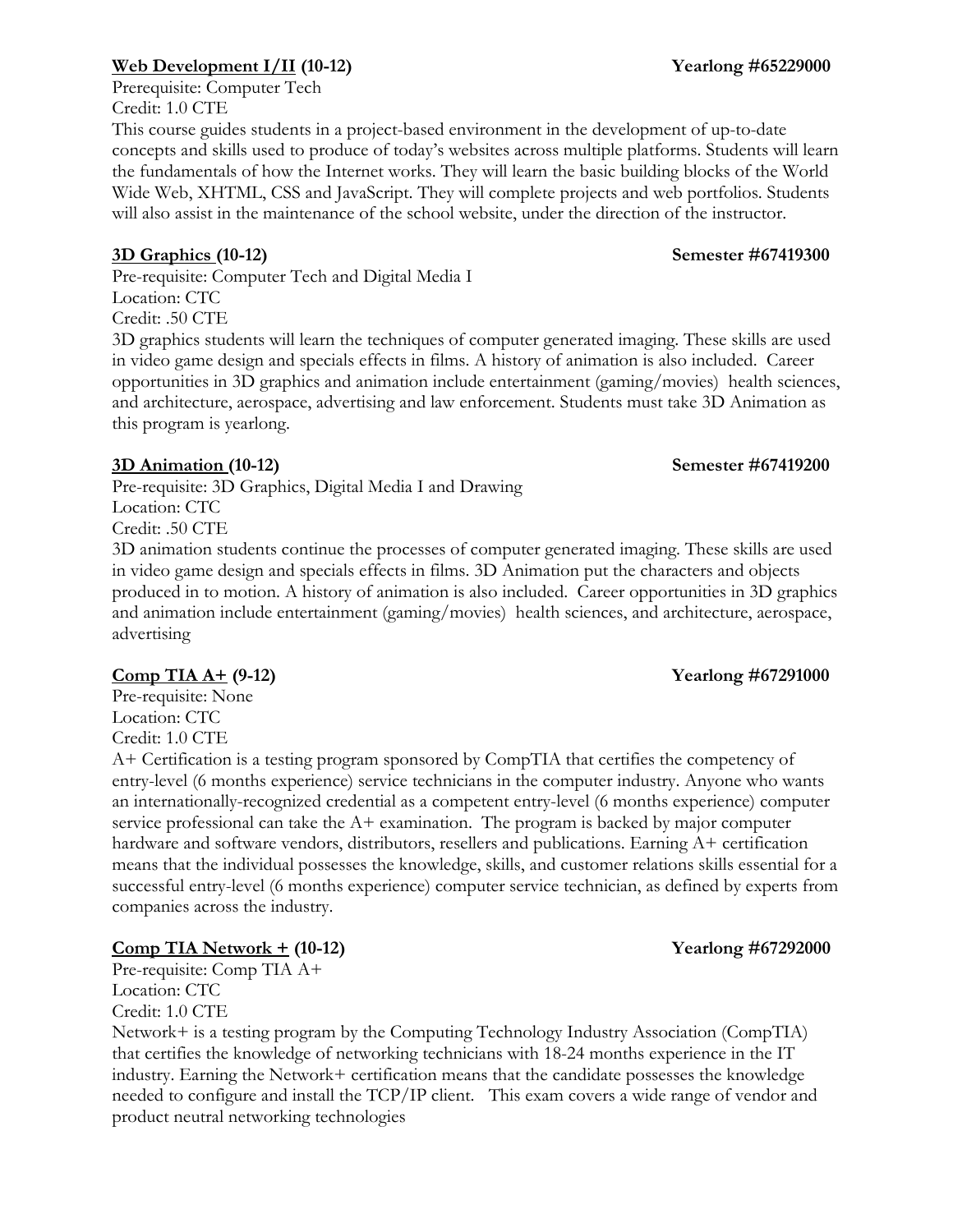### **Computer Programming IA** (9-12) **Yearlong #6527400**

Prerequisites: Algebra I, Word Proc Basics or type 35 WPM, Computer Technology Credit: 1.0 CTE Skill Test: #820 Computer Programming 1A (January) Introduces students to the fundamentals of computer programming. Students will learn to design, code, and test their own programs while applying mathematical concepts. Teachers introduce concepts and problem solving skills to beginning students through a programming language such as Delphi, C++, C#, Java, Python, or VB.

### **Computer Programming IB** (2<sup>nd</sup> semester)

Prerequisites: Computer Programming IA, Algebra I Skill Test: #824 Computer Programming IB (May)

This is an intermediate class in computer programming/software engineering and applications. It reviews and builds on the concepts introduced in computer Programming IA. Introduces students to more complex data structures and their uses, including sequential files, arrays, and classes. Students will learn to create more powerful programs. The skills test covers skills learned in Computer Programming IA & IB (Java)

### **Computer Programming II** (10-12) **Yearlong #65278000**

Prerequisites: Algebra I, Keyboarding Proficiency, Computer Technology, Computer Programming IA & IB

Credit: 1.0 CTE

Skill Test: 835 Computer Programming II (Java)

This is an advanced course in computer programming/software engineering and applications. It reviews and builds on the concepts introduced in CP I. It Introduces students to dynamic allocation of data, advanced utilization of classes, advanced GUI techniques, and advanced applications of recursion through the application of mathematical concepts.

# Technology Education

### **Physics With Technology I (9-12) Yearlong #67947000**

Prerequisites: Algebra 1 or higher Credit: 1.0 CTE or Science Elective Fee: \$10.00 per semester

This course covers the topics of matter, motion, and energy through hands-on, practical applications of the main concepts to mechanical, fluid, thermal, and electrical systems. It parallels the Conceptual Physics curriculum but is more directly for students who desire a background course for future science or technology-related careers. Students will also have the opportunity to practice their math skills in real life situations. A \$10 lab fee is required.

Pre-requisite: Secondary Math 1 Credit: .50 CTE

The first in a sequence of courses that prepares individuals to apply technical knowledge and skills to assemble and operate electrical/electronic equipment used in business, industry, and manufacturing. Instruction includes training in safety, electrical theory, parallel and series circuits, Kirchoff's Laws, schematic diagrams, electrical components, and soldering.

Pre-requisite: Electronics 1 Credit: .50 CTE

The second in a sequence of courses that prepares individuals to apply technical knowledge and skills to assemble and operate electrical/electronic equipment used in business, industry, and

### **Electronics 1 (9-12) Semester #67259020**

### **Electronics 2 (9-12) Semester #67260220**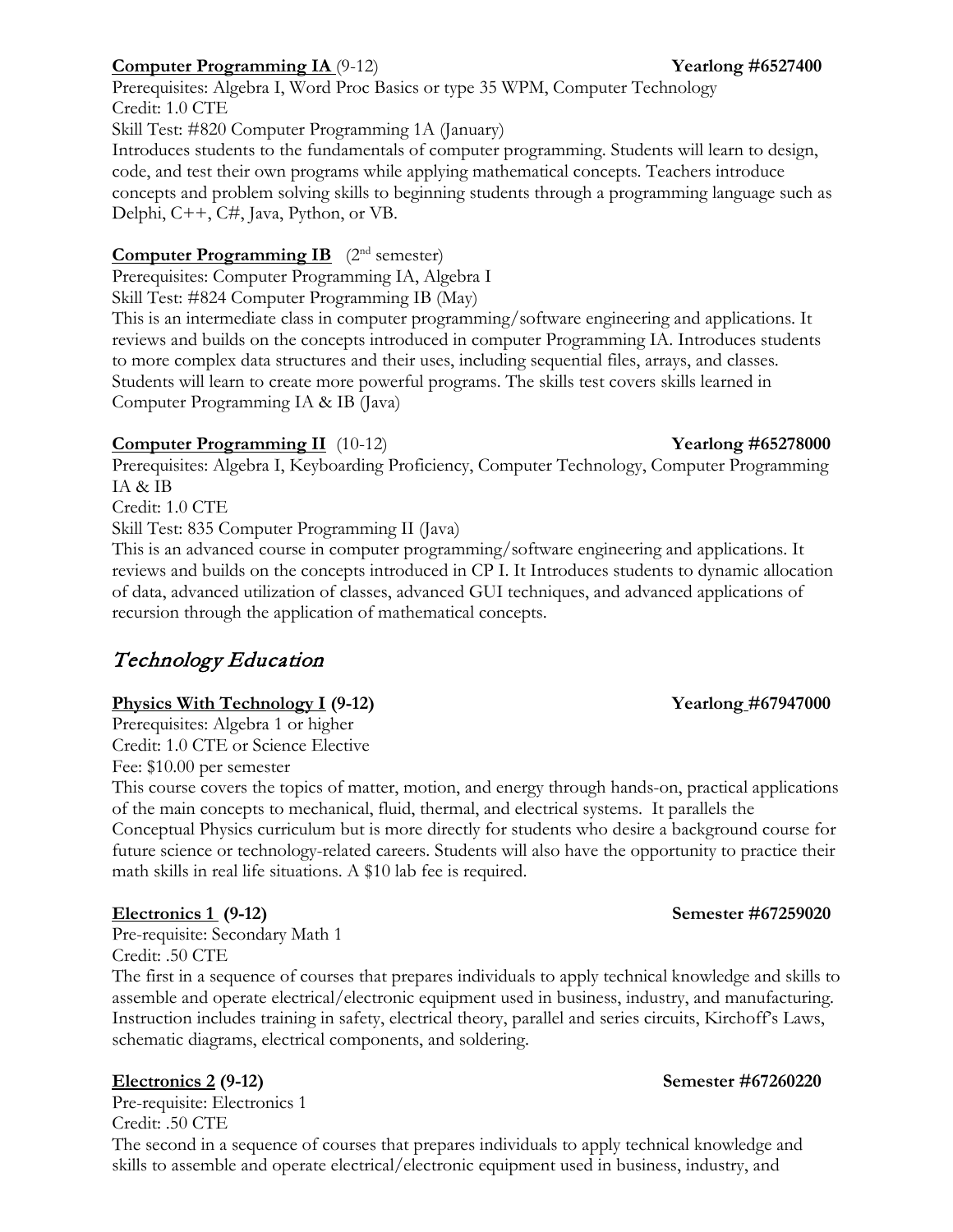manufacturing. Instruction includes training in safety, numbering systems, Boolean algebra, logic diagrams, digital devices, and combinational logic circuits.

Pre-requisite: Electronics 1 and 2 Credit: .50 CTE

The third in a sequence of courses that prepares individuals to apply technical knowledge and skills to assemble and operate electrical/electronic equipment used in business, industry, and manufacturing. Instruction includes training in safety and passive AC circuits with topics addressing waveforms, transformers, capacitors, inductors, reactance, impedance and resonance.

### **Engineering Principles 1 (9-12)** Semester #67273100

Pre-requisite: Secondary Math 1 Credit: .50 CTE

The first in a sequence of "hands on" courses that tie observations and concepts common to a variety of different engineering disciplines in order to develop a better understanding of basic math and science principles used in engineering. By utilizing problem-solving skills in a laboratory environment, students will develop skills and attitudes that impact and expand occupational opportunities in engineering. This is a foundation course in the Engineering Pathway.

### **Engineering Principles 2 (9-12) Semester #67276200**

Pre-requisite: Electronics 1 Credit: .50 CTE

The second in a sequence of "hands on" courses that tie observations and concepts common to a variety of different engineering disciplines in order to develop a better understanding of basic math and science principles used in engineering. By utilizing problem-solving skills in a laboratory environment, students will develop skills and attitudes that impact and expand occupational opportunities in engineering. This is a foundation course in the Engineering Pathway.

### **Skilled & Technical Sciences**

Communication TV & Radio Broadcasting **Television Broadcasting 1 and 2 (9-12) Semester 1 #67272200** 

Prerequisite: None Credit: .50 CTE Experience a wide range of creativity utilizing skills in Technical areas of camera operation, audio recording, lighting systems, production, studio operations, control room operations, visual effects, graphic design and copyright laws.

### **East TV Broadcasting 2 (11-12) Yearlong #67272400**

Prerequisite: Television Broadcasting I/II and Production I/II or Teacher Approval Credit: 1.0 CTE

Express your creativity as you develop and produce live television news shows. Building on skills gained from Television Broadcasting I & II, you will be involved in a workplace-like environment as you bring the news to the school through East TV. Additional instruction in news production coupled with classroom experience makes this the gateway class to the industry. Juniors and Seniors can earn SLCC Concurrent College Credit. See Teacher for details in August.

 **Semester 2 #67272300**

# **Electronics 3 (10-12) Semester #67260420**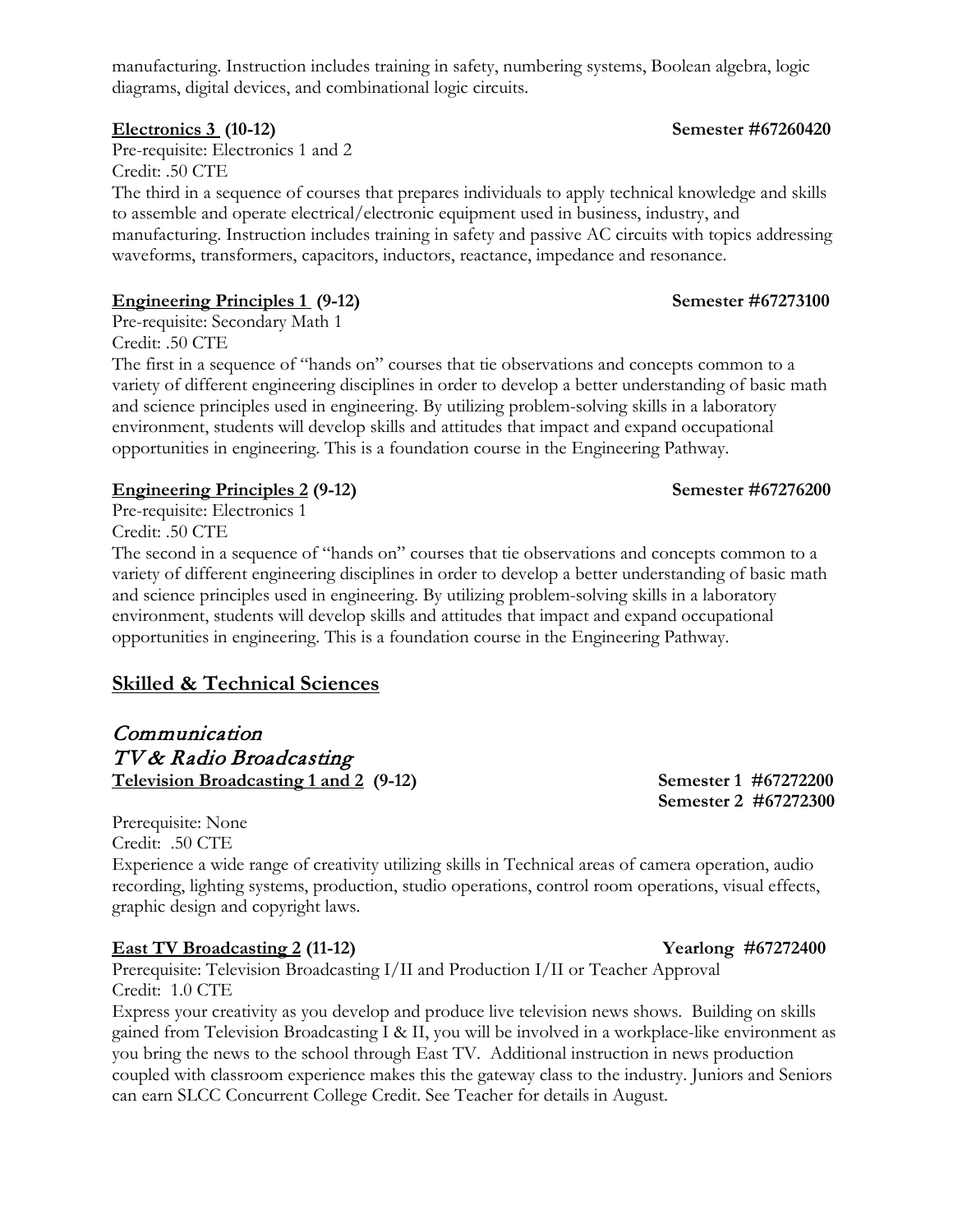### **West TV Broadcasting 2 Yearlong #67272400**

Prerequisite: Television Broadcasting I Credit: 1.0 CTE

Express your creativity as you develop and produce live television news shows. Building on skills gained from Television Broadcasting I, you will be involved in a workplace-like environment as you bring the news to the school through West TV. Additional instruction in news production coupled with classroom experience makes this the gateway class to the industry.

### **Highland TV Broadcasting 2 Yearlong #67272400**

Prerequisite: Television Broadcasting I

Credit: 1.0 CTE

Express your creativity as you develop and produce live television news shows. Building on skills gained from Television Broadcasting I, you will be involved in a workplace-like environment as you bring the news to the school through Highland TV. Additional instruction in news production coupled with classroom experience makes this the gateway class to the industry.

### **Radio Broadcasting I** (9-12) Yearlong #67270400

Prerequisite: None

Credit for Graduation: 1.0 CTE

Radio Broadcasting focuses on the exciting field of the Radio Media world. Selecting sources for programming, expressing creativity through media selection, creating quality broadcasts, and assisting in the building of East's four- hour radio broadcast program. Students should be ready to motivate others to create original songs, music tracks, and short radio programs.

### **Video Production 1 (10-12) 1st Semester #67270300 or Yearlong #67270320**

Pre-requisite: TV Broadcasting 1 (East and West)

Take this class and learn all the ins and outs of project development, pre-production, production, and post-production with hands-on assignments including the use of cameras and professional editing software to create your very own video projects

### **Video Production 2** (10-12) **2<sup>nd</sup> Semester # 67270600**

Pre-requisite: Video Production 1 East High

Further express your creativity as you build upon skills gained from Video/Film Production I. Delve more deeply into the areas of camera operation, audio, lighting systems, project development, preproduction, production, post-production, visual effects, graphics, and copyright laws. Students will be studying the work of accomplished filmmakers as well as producing several original projects.

### **Video Production 2 (10-12) Yearlong # 67270700**

Pre-requisite: Video Production I

Highland/West High

Further express your creativity as you build upon skills gained from Video/Film Production I. Delve more deeply into the areas of camera operation, audio, lighting systems, project development, preproduction, production, post-production, visual effects, graphics, and copyright laws. Students will be studying the work of accomplished filmmakers as well as producing several original projects.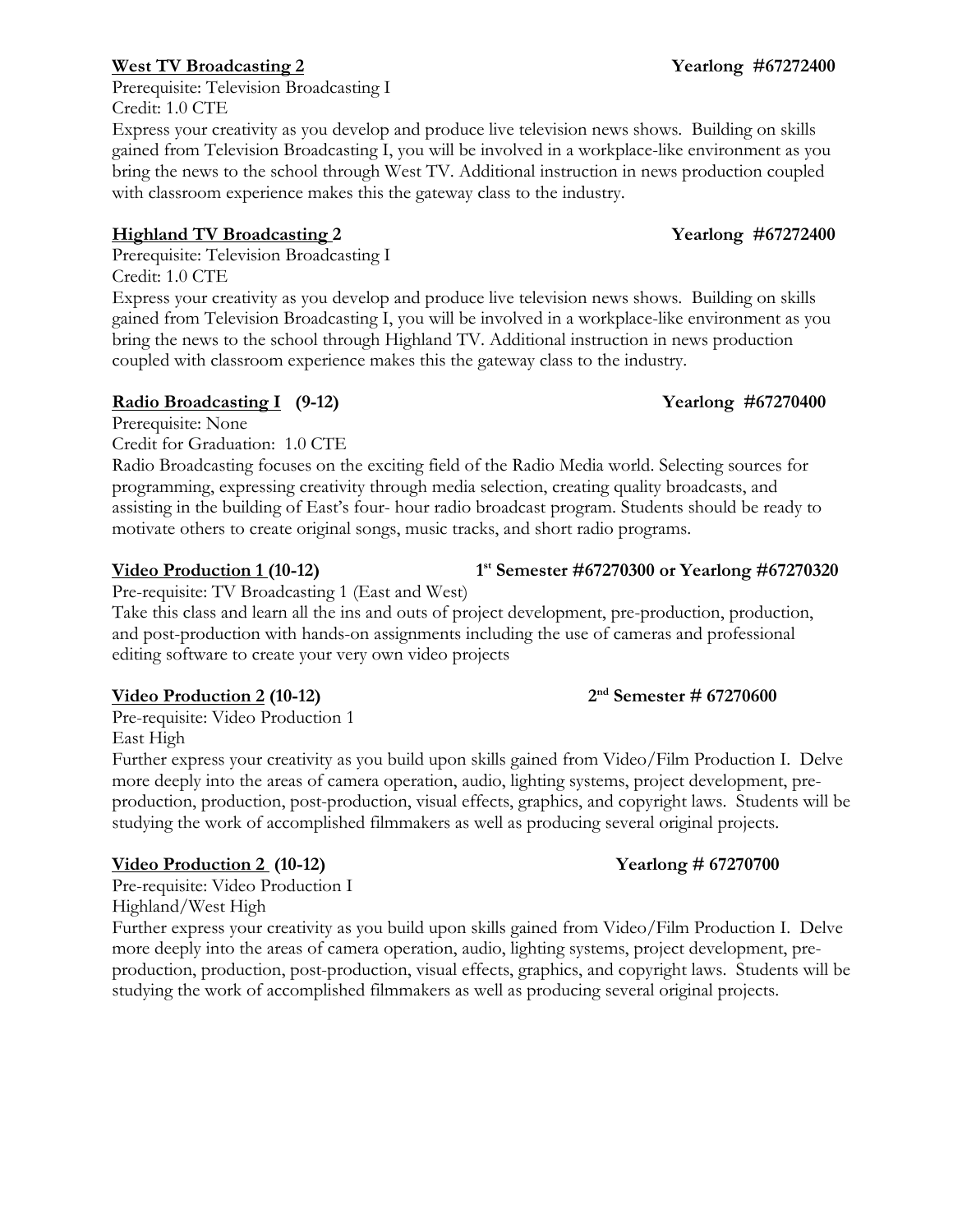# Mechanics & Repairs

Prerequisite: None Credit: 1.0 CTE

This course prepares students to maintain and service all types of automobiles in a rapidly changing industry. Instruction focuses on shop safety, basic technical skills, and a full systems approach to maintaining modern automobiles and preparation for higher level auto classes, entry-level employment, and further educational goals.

Learn and navigate through the basic systems of the Automobile Emphasis in the following areas:

- 1. Safety and MDSD
- 2. Tools & Equipment
- 3. Tires, Suspension, Steering
- 4. Brakes and Hydraulic systems
- 5. Electrical systems
- 6. Engine & Drive train

# **ASE Brakes (Auto 2) (10-12) 1st Semester #67792000**

Prerequisite: Intro to Auto or a Senior Credit: .50 CTE

This course prepares students to maintain and service the braking system on all types of automobiles. Analyze, diagnose, maintain, and repair basic brake system malfunctions and components. Lab work is based on the NATEF task list. Employability and work habits are emphasized. Students will prepare for ASE certification, entry-level employment, and further education. This is a 1 Semester course in combination with ASE Steering/Suspension (Auto 2)

- Describe, Reinforce and Review the areas covered in Intro to Automotive
- Introduce Basic Diagnosis and Problem Solving skills
- Utilization of the automotive task lists
- **Individual work**
- Introduce Project Based Learning model

### **ASE Steering/Suspension (Auto 2) (10-12) 2nd Semester #67798000**

Prerequisite: Intro to Auto or a Senior Credit: .50 CTE

This course prepares students to maintain and service the steering and suspension systems on all types of automobiles. Analyze, diagnose, maintain, and repair basic steering and suspension malfunctions and components. Lab work is based on the NATEF task list. Employability and work habits are emphasized. Students will prepare for ASE certification, entry-level employment, and further education. This is a 1 Semester course in combination with ASE Brakes (Auto 2)

- Describe, Reinforce and Review the areas covered in Intro to Automotive
- **Introduce Basic Diagnosis and Problem Solving skills**
- Utilization of the automotive task lists
- **Individual work**
- **Introduce Project Based Learning model**

### **ASE Electrical/Electronics (Auto 3) (11-12) Yearlong #67794000**

Prerequisite: Auto 2 (Steering/Suspension, Brakes) Credit: 1.0 CTE

This course prepares students to analyze, diagnose, maintain, and repair electrical systems on modern automobiles using advanced diagnostic and repair equipment. Employability and work habits are emphasized as students are introduced to industry practices through field studies, internships, and SkillsUSA. Students will prepare for ASE certification, entry-level employment, and

### **Introduction to Automotive (10-12) Yearlong #67230400**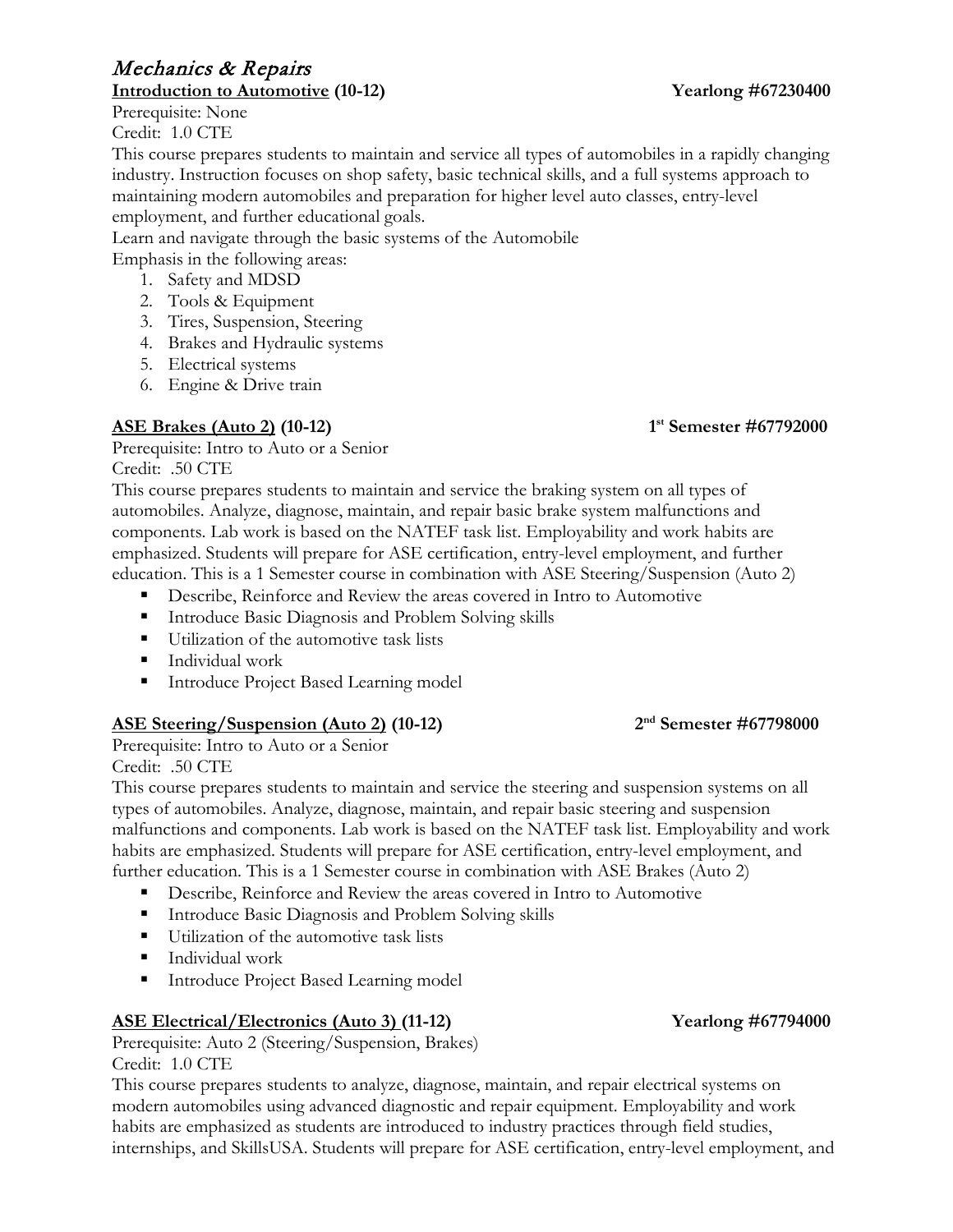post-secondary education. Classroom and lab activities are based on the NATEF task list. This is a full year course in combination with ASE Engine Performance.

Project Based Learning- Vehicle Projects (Group Model)

- Reinforce Task lists
- Develop Leadership and Communication Skills
- **Demonstrate valuable Employment Skills/Work Ethics**
- **Learn Goal Setting**

Learn the importance of Deadlines and how to work towards a Deadline

### **ASE Engine Performance (Auto 3) (11-12) Yearlong #67796000**

Prerequisite : Auto 2 (Steering/Suspension, Brakes) Credit: 1.0 CTE

This course prepares students to analyze, diagnose, maintain, and repair engine performance systems on modern automobiles using advanced diagnostic and repair equipment. Employability and work habits are emphasized as students are introduced to industry practices through field studies, internships, and SkillsUSA. Students will prepare for ASE certification, entry-level employment, and post-secondary education. Classroom and lab activities are based on the NATEF task list. This is a full year course in combination with ASE Electrical/Electronics.

Project Based Learning- Vehicle Projects (Group Model)

- Reinforce Task lists
- Develop Leadership and Communication Skills
- **•** Demonstrate valuable Employment Skills/Work Ethics
- **Learn Goal Setting**

Learn the importance of Deadlines and how to work towards a Deadline

### **Small Engine Repair (9-12) Semester #67246020**

Prerequisite: none

Credit: .50 CTE

Meets Graduation Requirement: Career & Technical Education

A hands-on experience that demonstrates mechanical concepts and procedures, preparing students to diagnose, troubleshoot, tune-up, repair, disassemble and reassemble small internal combustion engines used on motorcycles, scooters, ATV's, go-carts, mo-peds, lawnmowers, leaf blowers, weed trimmers, chainsaws and more. **Lab fee may be required** 

### **Auto Collision Refinishing & Painting (Advanced) (10-12) Yearlong #67235300**

Pre-requisite: Auto Collision Repair NS (Beginning) Credit: 1.0 CTE

This is a course that prepares individuals to repair automotive, uni-bodies, fenders, and frames of automobiles. Instruction includes training in refinishing and painting. Work ethics and productivity are an integral part of the classroom and laboratory activities of this program. Prerequisite: Collision Non-Structural and Structural Repair.

### **Auto Collision Non-Structural/Structural Repair (Beginning) (10-12) Yearlong #67234700**

Pre-requisite: None

Credit: 1.0 CTE

This is a course that prepares individuals to repair automotive, uni-bodies, fenders, and frames of automobiles. Instruction includes training in non-structural and structural repairs. Work ethics and productivity are an integral part of the classroom and laboratory activities of this program.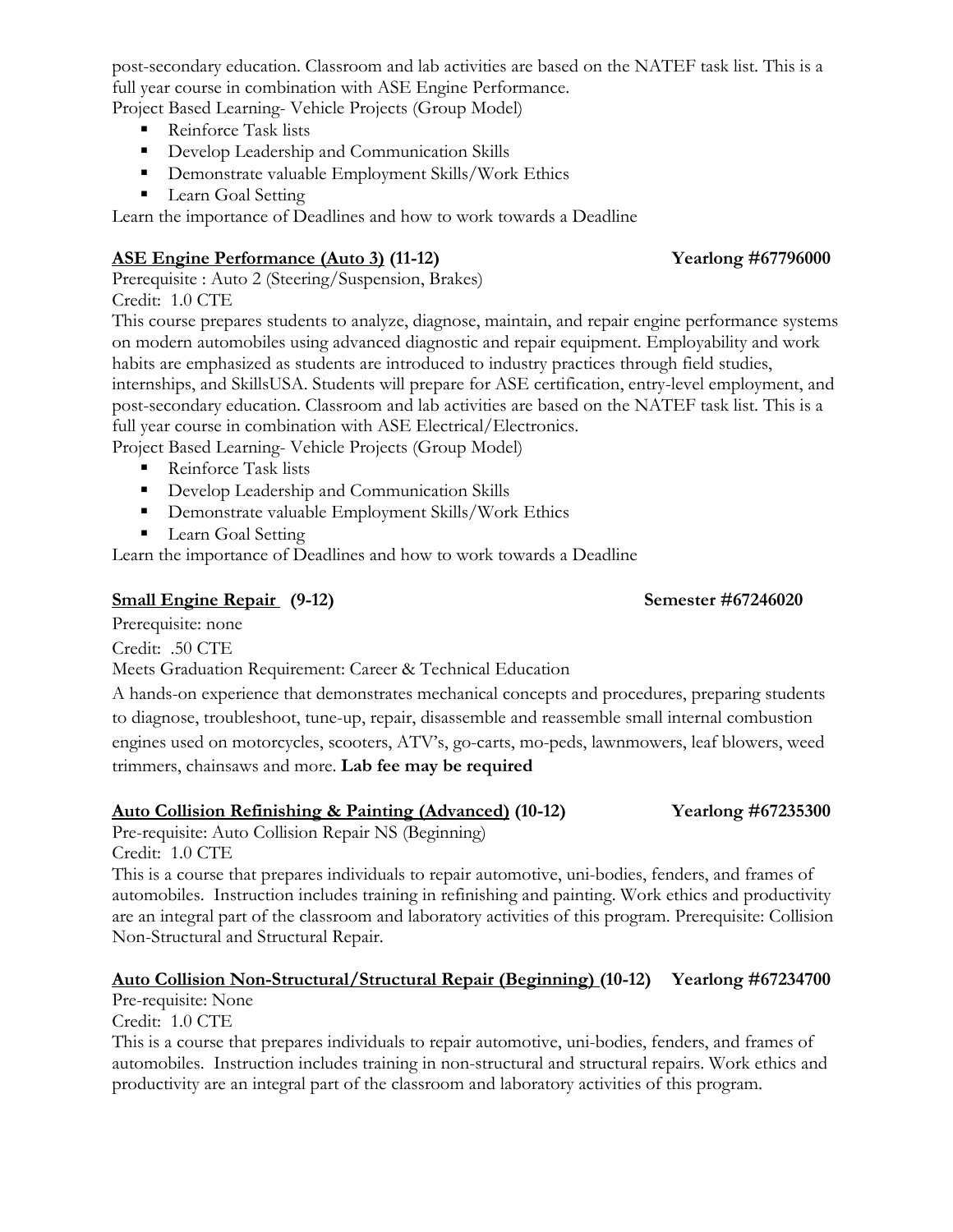### Precision Productions **Cabinetmaking/Millwork Woodworking I (9-12) Semester #67288000**

Pre-requisite: None Credit: .50 CTE

Woodworking I is the first instructional course in a sequence that prepares students to develop the technical knowledge and skills necessary to create and design, measure and layout a wood project from a scale drawing using a bill of materials/plan of procedure, mill and assemble projects, sand and apply finish, and install hardware to complete a wood project. This course also stresses the safe operation of a variety of hand tools, power tools and machinery used by the professionals in the woodworking industry.

### **Woodworking I Year (9-12)** Yearlong #67281000

Pre-requisite: None

Credit: 1.0 CTE

Woodworking I/II –the first semester of this instructional course in a sequence that prepares students to develop the technical knowledge and skills necessary to create and design, measure and layout a wood project from a scale drawing using a bill of materials/plan of procedure, mill and assemble projects, sand and apply finish, and install hardware to complete a wood project. This course also stresses the safe operation of a variety of hand tools, power tools and machinery used by the professionals in the woodworking industry. This course continues on for the entire year, with students finishing/completing more complex wood projects. Students must have completed woodworking I to continue into second semester of woodworking II.

### **Furniture Design & Manufacturing (10-12) Yearlong #67289000**

Pre-requisite: Woodworking I

Credit: 1.0 CTE

This instructional course prepares students to utilize the technical knowledge and skills developed in woodworking II to design, construct and finish furniture projects. Students will be using more elaborate woodworking techniques and wood components in the assembly and repair of cabinets and furniture. This course also stresses the safe use of hand tools, power tools and machinery used by the professionals in the woodworking industry.

### **Cabinetmaking (11-12) Yearlong #67285000**

Pre-requisite: Furniture Design & Manufacturing Credit: 1.0 CTE

This is the third instructional course in a sequence that prepares individuals to apply technical knowledge and skills to set up and operate industrial woodworking machinery and to use such machinery to design and fabricate custom cabinets and architectural millwork. It stresses the safe use of trade hand and power tools and machinery used in the production of millwork items. Cabinets, such as kitchen and vanities are constructed, finished, and installed as part of this program.

# **Graphic Communications**

### **Introduction To Graphic Communications (9-12) Semester #67265000**

Credit: .50 CTE Learn to create, produce and reproduce visual graphics that communicate to an audience. Print various projects including T-shirt, notepads, and stickers. Develop the same design, image manipulation, and printing technologies as professional designers. Instruction includes the use of industry standard graphics software with the Adobe Creative Suit. Labs are equipped with the latest iMac Intel-based computers with support scanners, black and white and color printers. Lab fee \$25. Course Highlights: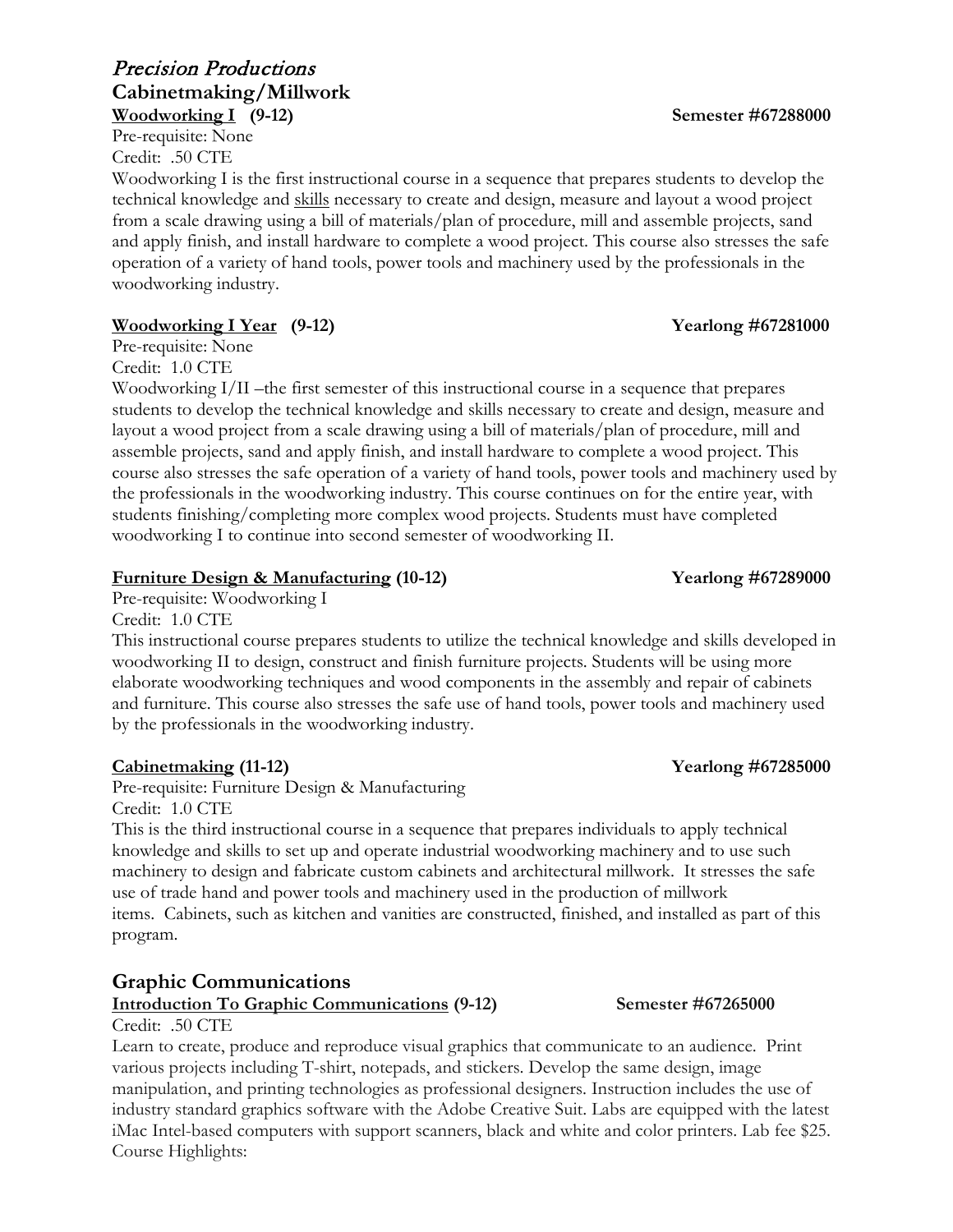- Visualize, design, and produce T-shirts, notepads, and stickers.
- Apply effective principles and techniques to project designs.
- Use the same design, image manipulation, and printing technologies as professional designers.

### **Intermediate Graphic Communications (10-12) Yearlong #67420200**

Pre-requisite: Intro to Graphic Communications

Credit: 1.0 CTE

Learn to create, produce and reproduce visual graphics that communicate to an audience. Print various multi-color projects including T-shirt, notepads, and stickers. Use the same design, image manipulation, and printing technologies as professional designers. Instruction includes the use of industry standard graphics software with the Adobe Creative Suit. Labs are equipped with the latest iMac Intel-based computers with support scanners, black and white and color printers. Lab fee \$25 per semester.

Course Highlights

- Visualize, design, and produce multi-color T-shirts, notepads, and stickers.
- Apply effective principles and techniques to project designs.
- Use the same design, image manipulation, and printing technologies as professional designers.

### **Introduction To Screen Printing (11-12) Yearlong #67254000**

Pre-requisite: Intro & Intermediate Graphics

Credit: 1.0 CTE

Create, produce and reproduce visual graphics that communicate to an audience. Develop the knowledge and skills relative to the graphic design & screen-printing industries. Includes instruction and hands-on experiences in design & layout, digital prep of designs, and multiple color printing processes on various substrates. Provides an overview of the screen-printing and print making industries on the commercial level. Instruction includes the use of industry standard graphics software with the Adobe Creative Suit. Labs are equipped with the latest iMac Intel-based computers with support scanners, black and white and color printers. Course should be taken the same time as Advanced Graphic Communications. Course qualifies as rigorous course offering for senior year. Lab fee \$25 per semester. 3.0 hours SLCC Credit. Course Highlights:

- Receive college credit.
- Take Your Creativity To A New Level
- Printing Your Art Work On Variety Of Materials
- Use the Latest Software!

### **Advanced Graphic Communications (11-12) Yearlong #67267000**

Pre-requisite: Intro & Intermediate Graphics Credit: 1.0 CTE

Create, produce and reproduce visual graphics that communicate to an audience. Develop knowledge and skills relative to the graphic design & printing industries. Apply effective principles and techniques to project designs. Print various projects for yourself and customers. Provides an overview of the publishing and print industries on the commercial level. Instruction includes the use of industry standard graphics software with the Adobe Creative Suit. Labs are equipped with the latest iMac Intel-based computers with support scanners, black and white and color printers. Prerequisite: Intermediate Graphic Communications. Course should be taken the same time as Introduction To Screen Printing. Course qualifies as rigorous course offering for senior year. Lab fee \$25 per semester. 3 hours SLCC Credit.

Course Highlights:

- Receive college credit.
- Experience professional equipment and process, thru field trips and live projects.
- Take Your Creativity To A New Level
- Use the Latest Software!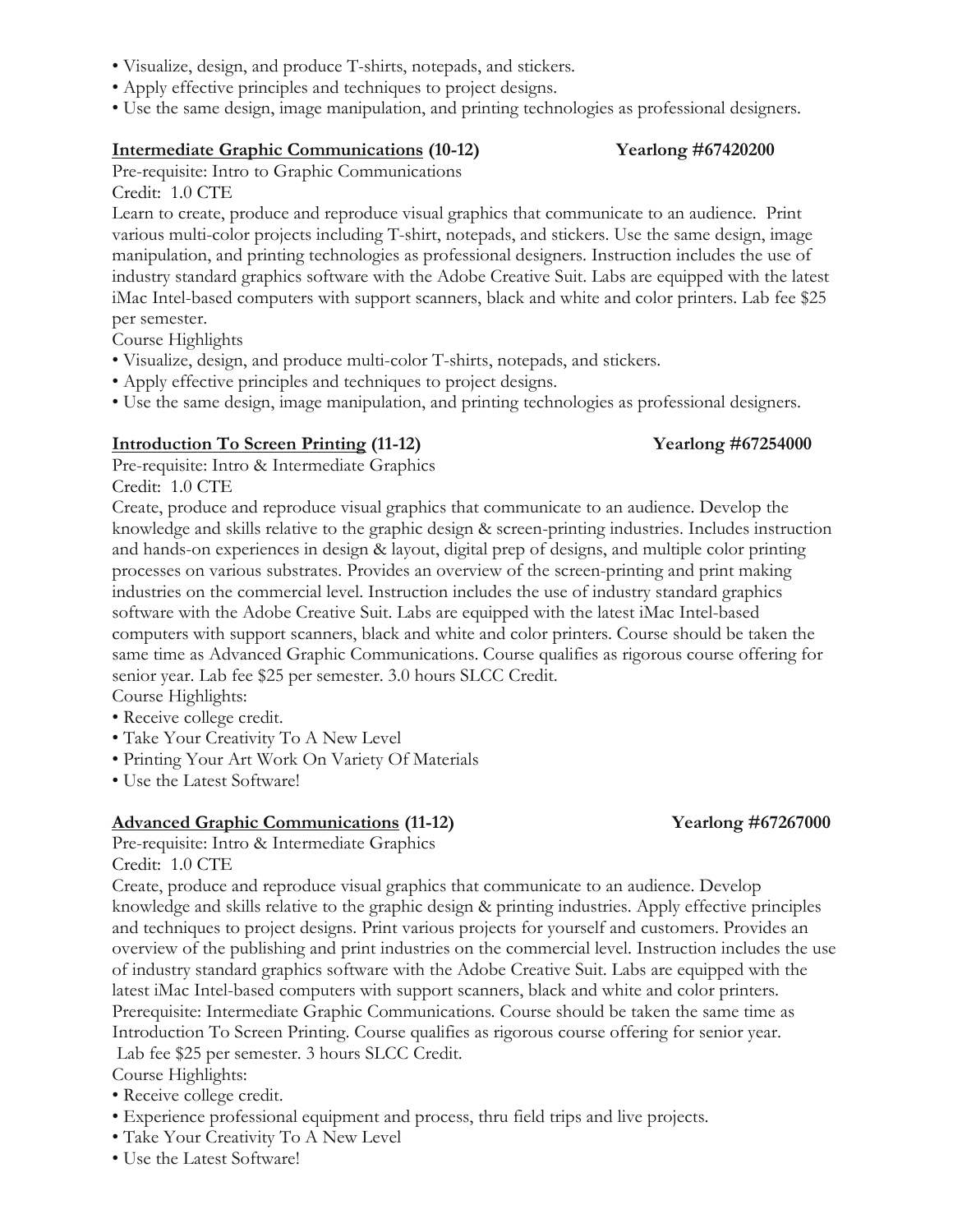### **Digital File Prep/Yearbook (10-12) Yearlong #69295000**

Pre-requisite: By Application/Teacher Approval Credit: 1.0 CTE

Create and produce a yearbook that communicates and provides memory for your classmates for years. Develop knowledge and skills relative to the graphic design & printing industries. Includes: instruction and hands-on experiences in copy writing, photography, design, and layout. Instruction includes the use of industry standard graphics software with the Adobe Creative Suit. Labs are equipped with the latest iMac Intel-based computers with support scanners, black and white and color printers. 3 Hours SLCC Credit. See Mr. Slade for application or more information. Course Highlights:

- Produce a yearbook that students will chariest for years.
- Take Your Creativity To A New Level

• Use the Latest Software!

# **Welding**

### **Welding-Entry Level (9-12) Yearlong #67249200**

Pre-requisite: none

Credit: 1.0 CTE

Students will learn basic welding skills in Gas Metal Arc Welding, Shielded Metal Arc Welding and Oxy-fuel Cutting that will prepare them to apply technical knowledge and skill in the workplace. Students will learn and practice knowledge, attitude, skills and habits required for performing job tasks safely and efficiently.

### **Welding-Intermediate Level (10-12) Yearlong #67249300**

Pre-requisite: Welding Entry Level

Credit: 1.0 CTE

Students will learn intermediate welding skills in Flux Cored Arc Welding, Gas Tungsten Arc Welding, Air Carbon Arc Cutting and Plasma Cutting that will prepare them to apply technical knowledge and skill in the workplace and in project construction. Students will learn and practice knowledge, attitude, skills and habits required for performing tasks, including the selection and use of appropriate techniques and equipment with minimum supervision.

### **Welding-Advanced Level (11-12) Yearlong #67249400**

Pre-requisite: Welding Intermediate Credit: 1.0 CTE

Students will learn more advanced skills in, GMAW, SMAW, FCAW, GTAW, CAC-A, Oxy-fuel Cutting and Robotic Plasma Cutting processes that will prepare them to apply technical knowledge and skill in the workplace and in project construction. Students will learn and practice knowledge, attitude, skills and habits required to perform tasks, including the selection and use of appropriate techniques and equipment with minimum supervision.

# Personal Services

**Barbering I** (10-12) **Semester Double Block #67140000** Pre-requisite: None Credit: 1.0 CTE

This course is designed to teach students basic barbering techniques & principles in both theory and practical work. Students will learn basic women's and men's haircutting techniques, styling, shaving, & small business practices.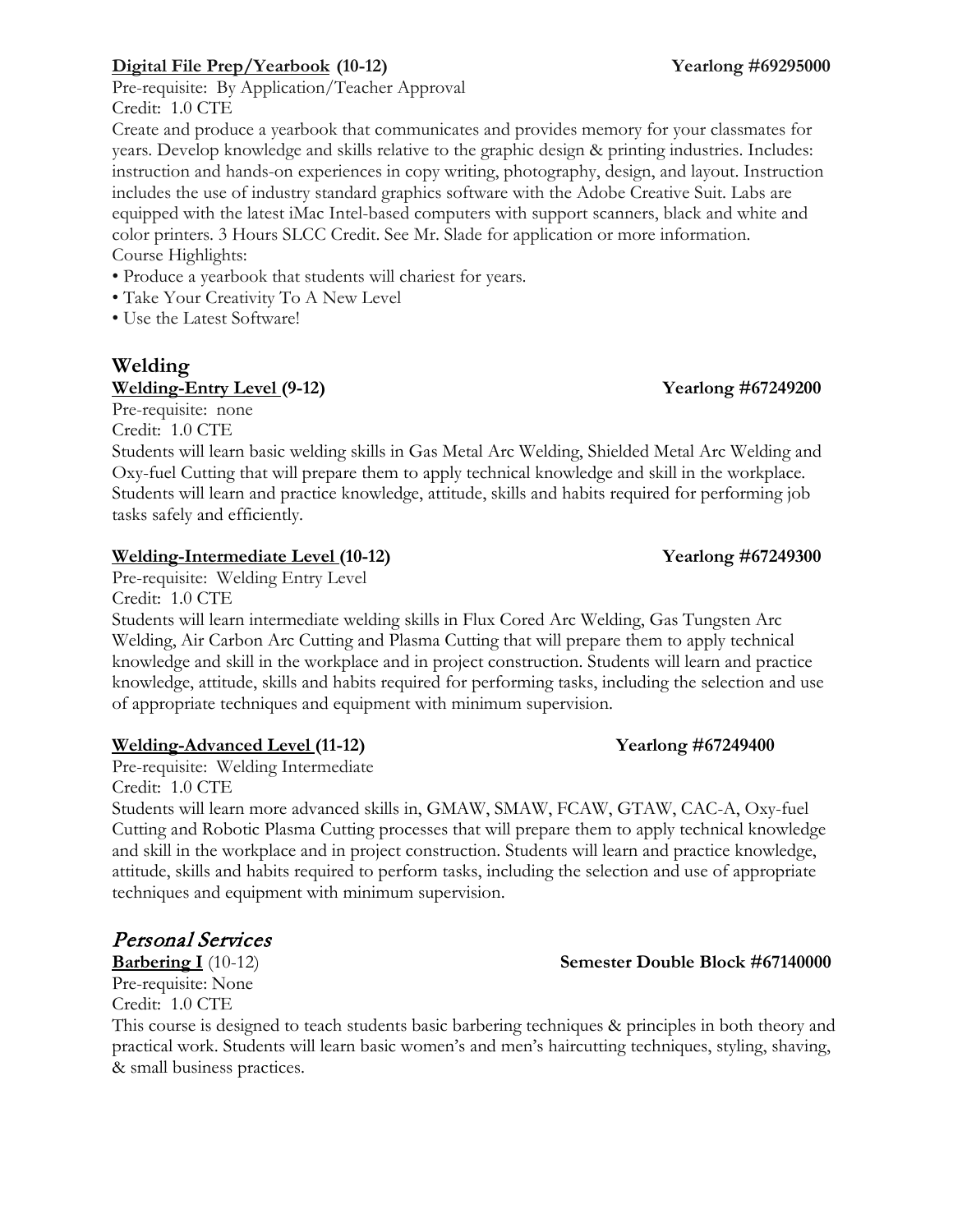Pre-requisite: Barbering I Credit: 1.0 CTE Is a continuation course & students must complete Barbering 1 with 75% or higher skills passed off. Student will be taught through daily lecture/theory work, practical experience, creative demonstrations & possible field trips. No kit fee required & all supplies will be provided. Completed instruction qualifies the student for licensing examinations in Utah.

# **Nail Technician A** (10-12) **Semester Double Block #67180200**

Pre-requisite: None Credit: 1.0 CTE

Nail Technology is one of the fastest growing, most creative, rewarding and high paying professions in cosmetology today. An extensive look at the art, science, hygiene and personal service on the manicure and nail enhancements business. Students will design, sculpt and apply variations of nail enhancements. Salon business management, professional job skills and life skills will also be a part of this course.

A combination of these 2 courses (Nail Tech A and B) will provide 50 hours of the 300 hours required towards your state licensure, along with a \$400 discount on tuition at Twin Shears Academy. No kit fee required and all supplies provided.

Pre-requisite: Nail Tech A Credit: 1.0 CTE

A continuation or Nail Tech A with enhanced training in all areas including an extensive look at the art, science, hygiene and personal service on the manicure and nail enhancements business. Students will design, sculpt and apply variations of nail enhancements. Salon business management, professional job skills and life skills will also be a part of this course.

A combination of these 2 courses (Nail Tech A & B) will provide 50 hours of the 300 hours required towards your state licensure, along with a \$400 discount on tuition at Twin Shears Academy. No kit fee required and all supplies provided.

# **Culinary Arts/Chef Prep** (11-12) **Yearlong Daily #67215300**

Pre-requisite: Foods & Nutrition I & II Credit: 2.0 CTE

A program with a sequence of courses that prepares individuals to provide professional chef and related cooking services in restaurants and other commercial food establishments. Includes instruction in planning recipes and menus; preparing and cooking food; supervising and training kitchen assistants; and managing food supplies, kitchen resources, and the aesthetics of food preparation. Mastery of a wide variety of culinary techniques is required. The state task listserv as a basis for the program.

### Protective Services **Emergency Careers FS (9-12) Semester #67942100**

Credit: 1.0 CTE (Double Block semester course)

This half-year course serves as an introduction into Emergency Careers. This is the first instructional course in a sequence of courses that prepares individuals with knowledge of skills used within firefighting. This course is a general introduction to career possibilities within emergency services. It includes instruction in how to get started in an emergency career, creating and delivering public presentations, healthy living, communication skills, CPR certification, and CERT (Community Emergency Response Team) completion.

# **Nail Technician B** (11-12) **Semester Double Block #67178260**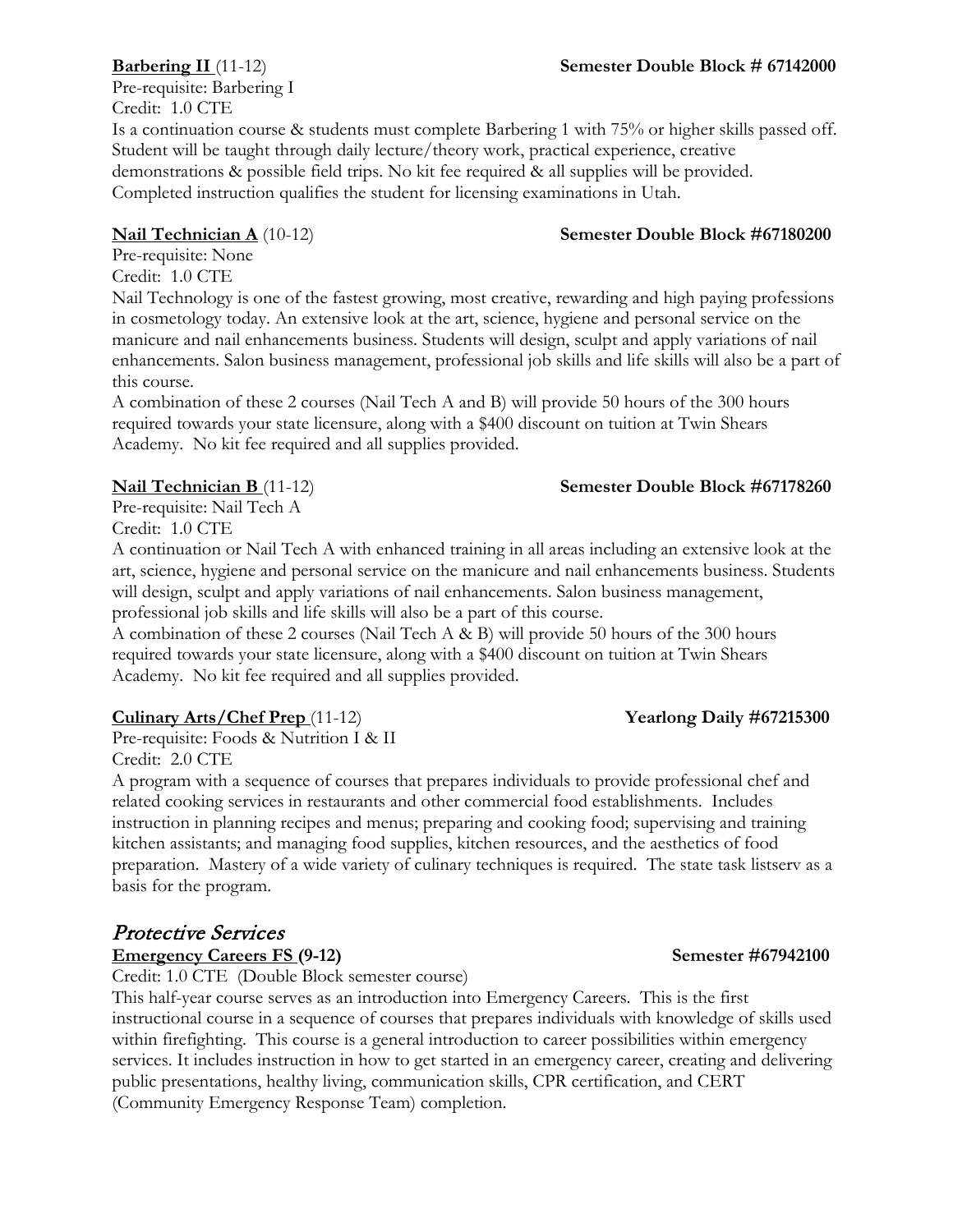# **Law Enforcement** (9-12) **Semester #63232000**

Pre-requisite: none Credit: .50 CTE

This course prepares individuals to perform the duties of police and public security officers, including patrol and investigative activities, traffic control, crowd control, public relations, witness interviewing, evidence collection and management, court procedures and the law in general. Basic crime prevention methods, weapon and equipment operation, equipment maintenance, and other routine law enforcement responsibilities are also included.

# **Law Enforcement Concurrent Enrollment** (11-12) **Semester #63620000**

Pre-requisite: Law Enforcement

Credit: .50 CTE

This concurrent course offers both high school and college credit. Students will learn to identify the police role in society, the causes of crime, the laws of arrest and search and seizure, correct procedures for handling evidence and career opportunities in the law enforcement fields. This course follows the SLCC Curriculum. A one-time \$40 application fee will apply for students taking this course as it is a requirement of SLCC for college credit.

# **Intro to Forensic Science** (11-12) **Semester #67914000**

Pre-requisite: Law Enforcement or Concurrent Law Enforcement Credit: .50 CTE

This one semester course covers the importance of locating, collection, and preservation of physical evidence at crime scenes. Included are crime laboratory techniques and services in examination of evidence.

# **Forensic Science II** (11-12) **Semester #67914040**

Pre-requisite: Law Enforcement or Concurrent Law Enforcement Credit: .50 CTE

Use of techniques covered in Forensics I will be continued and advanced strategies for the importance of locating, collection, and preservation of physical evidence at crime scenes with be introduced. Included are crime laboratory techniques and services in examination of evidence.

# Visual Arts

**Commercial Art**

**Intro to Design** (9-12) **Yearlong #67421020** (Formerly Design and Visual Communications) Pre-requisite: None Credit: 1.0 CTE

Create unique artwork using the principles and elements of design. Learn traditional, digital and cutting-edge art techniques. Discover various careers from professional artists. Students will explore painting, drawing, airbrush illustration, cartooning, Photoshop, and other computer software. Develop a personal portfolio for immediate employment or higher education.

# **Advertising Art** (10-12) **1st Semester #67420620**

Pre-requisite: Design & Visual Comm or Intro to Design Credit: .50 CTE

Students create original art using professional techniques. Explore the diverse and exciting careers of illustration, advertising and graphic design. Gain knowledge in concept design, layout copywriting, drawing, painting airbrush, Photoshop, illustrator, InDesign illustration, cartooning, and graphic design. Assemble a portfolio for immediate employment or higher education.